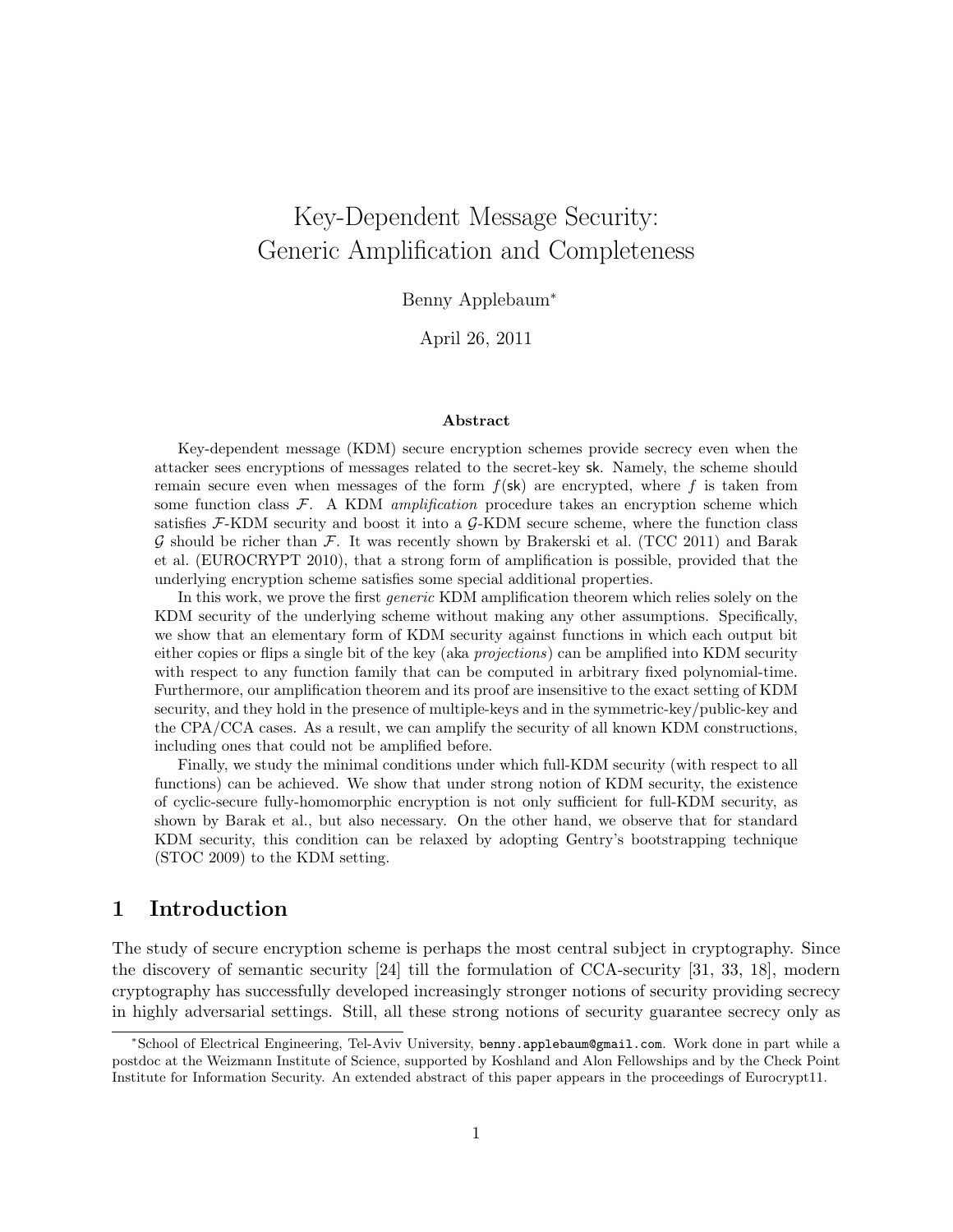long as the encrypted messages are independent of the secret key. This limitation dates back to the seminal work of Goldwasser and Micali [24] who observed that semantic security may not hold if the adversary gets to see an encryption of the secret key. For many years, such usage scenarios were considered as "security bugs" that should be prevented by system designers.

A decade ago, the assumption of independency between the secret key and the encrypted data was challenged by Camenisch and Lysyanskaya [16] and Black et al. [11]. Specifically, Camenisch and Lysyanskaya considered schemes that remain secure under a "key cycle" usage, where we have *t* keys organized in a cycle and each key is encrypted under its left neighbor. A generalization of this notion, called *key-dependent message* (KDM) security, was suggested by Black et al. Informally, an encryption is  $KDM^{(t)}$  secure with respect to a function class  $\mathcal F$  if security holds even when the adversary can ask for an encryption of the message  $M = f(\mathsf{sk}_1, \ldots, \mathsf{sk}_t)$  under the *i*-th public-key, where  $sk_1, \ldots, sk_t$  are the secret keys present in the system and f is an arbitrary function in F. This notion of security implies cyclic-security if  $\mathcal F$  is expressive enough (e.g., contains all "selector" functions), and it becomes strictly stronger when the function class  $\mathcal F$  grows. Hence, one would like to achieve KDM security while making the function class  $\mathcal F$  as large as possible.

The notion of KDM security was extensively studied in the past few years in several flavors including the symmetric/public-key and the CPA/CCA settings [16, 11, 26, 9, 12, 15, 8, 27, 25, 5, 14, 2, 10, 13]. These works were motivated by the fundamental nature of the question as well as by concrete applications including encrypted storage systems (e.g., BitLocker [12]), anonymous credentials [16], and realization of security proofs at the framework of axiomatic security [1, 11, 3]. (See [12] for more motivations and details.)

Although much is known today about KDM security both on the positive and negative sides, it is still unclear whether a standard encryption scheme can be transformed into a scheme which provides  $KDM^{(t)}$  security, even with respect to a single key (i.e.,  $t = 1$ ) and simple non-trivial function families (e.g., selectors).<sup>1</sup> Hence, it is natural to move forward and explore the possibility of building strong KDM security given a weak form of KDM security as a primitive. This makes sense as today, following the seminal work of Boneh et al. [12] and its follow-ups [15, 5, 13], it is known that a basic form of KDM security (with respect to the family of "affine functions") can be achieved in several settings under various concrete cryptographic assumptions. Therefore, following [14] we ask:

Is there a *generic* transformation which *amplifies* KDM security from a weak family of functions  $\mathcal F$  to a larger family of functions  $\mathcal G$ ?

The two main features of such a procedure are *generality* – the transformation should work with any scheme which satisfies *F*-KDM security without relying on any other additional property – and large *amplification gap* – ideally,  $\mathcal F$  is a very simple function class whereas  $\mathcal G$  is as rich as possible. The question of KDM amplification was recently addressed by Brakerski et al. [14] and Barak et al. [10], who made an important progress by showing how to amplify the KDM security of several existing schemes. While these works achieve relatively large amplification gap, they fall short of providing full generality as they strongly rely on additional properties of the underlying scheme (i.e., *simulatable*-KDM security and *entropic*-KDM security – to be defined later). As a concrete example, it is unknown how to use any of these techniques to amplify the KDM-security

<sup>&</sup>lt;sup>1</sup>It is known that KDM security with respect to sufficiently rich families of functions cannot be based on standard assumptions via fully black-box reductions [25]. However, this impossibility result (and its extension in [10]) does not hold for simple function class (e.g., projections).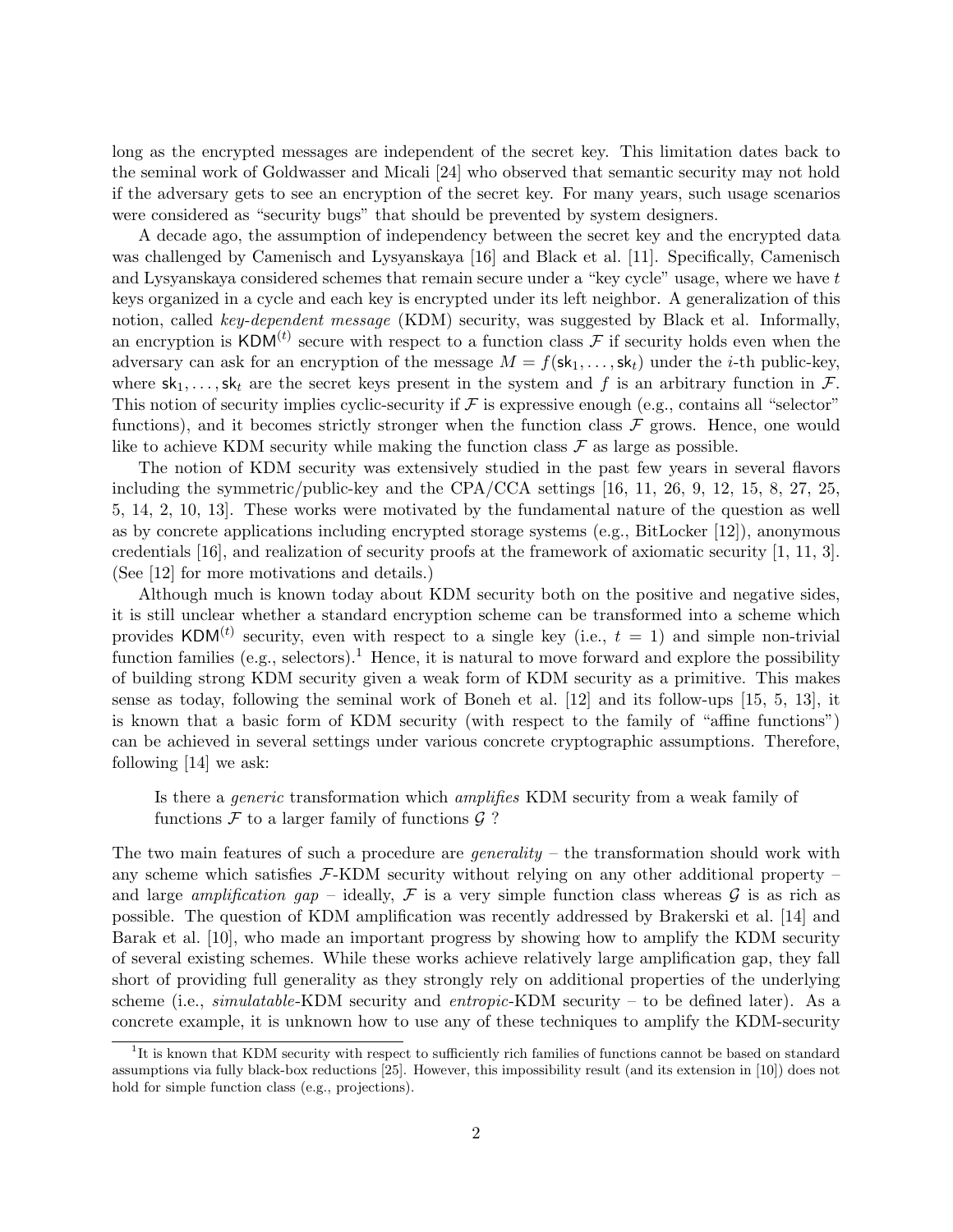of the symmetric-key encryption scheme of [5] which is based on the Learning Parity With Noise (LPN) assumption. (See Section 1.3 for more details about these works and their relation to our approach.)

### **1.1 Our Results**

We give an affirmative answer to the above question by providing the first generic KDM amplification procedure. In particular, we consider the *projection* function class of all functions  $f : (\mathsf{sk}_1, \ldots, \mathsf{sk}_t) \mapsto v$  in which each output bit depends on (at most) a single bit of the input. Namely, each output bit  $v_j$  is either fixed to a constant or copies/flips an original bit of one of the keys. We show that this elementary function family is *complete* in the following sense:

**Theorem 1.1** (Completeness of projections, Informal)**.** *Let G be any function family which can be computed in some fixed polynomial time. Then, any encryption scheme which satisfies* KDM(*t*) *security with respect to projections can be transformed into a new encryption scheme which is*  $KDM<sup>(t)</sup>$ -secure with respect to  $G$ .

**Generality.** Theorem 1.1 assumes nothing but KDM security regarding the underlying scheme. Furthermore, the theorem (and its surprisingly simple proof) is insensitive to the exact setting of KDM security: it holds for any number of keys (*t*), and in both symmetric-key/public-key and CPA/CCA settings. In all these cases, the new scheme is proven to be secure exactly in the same setting as the original scheme. This allows us, for example, to amplify the security of the affine-KDM secure scheme of [5], and obtain the first symmetric-key encryption scheme with strong KDM security based on the LPN assumption.

Large gap. Theorem 1.1 provides a large amplification gap. In fact, this gap can be further expanded as follows. First, we can achieve *length-dependent* KDM security [10], which means that the target family  $\mathcal G$  can be taken to be the family of all polynomial-size circuits whose size grows with their input and output lengths via a fixed polynomial rate (e.g., the circuit size is quadratic in the input and output lengths). This family is very powerful and it was shown to be rich enough for most known applications of KDM security  $[10]$ <sup>2</sup> (See Section 3 for details.) In addition, in the case of CPA security (both in the public-key and symmetric-key settings), we can weaken the requirement from the underlying scheme and ask for KDM security with respect to projections with a *single output*: namely, all Boolean functions  $f(\mathsf{sk}_1, \ldots, \mathsf{sk}_t) \mapsto b$  which output a single bit of one of the keys, or its negation. This can be extended to the CCA setting via the transformations of [9, 15] (though in the public-key setting one has to employ, in addition, non-interactive zero-knowledge proofs).

The relaxation to single-output projections also enables a liberal interface to which we can easily plug previous constructions. For example, one can instantiate our reduction with schemes that enjoy KDM security with respect to affine functions, while almost ignoring technical details such as the underlying field and its representation. (These details required some effort in previous works. See the appendices in [14, 10, 13].) This, together with the simple proof of our main

<sup>&</sup>lt;sup>2</sup>Most of the statements in [10] refer to the slightly weaker notion of *Bounded KDM security* in which the circuit size grows only as a function of the input via a fixed polynomial rate. However, as observed in [10, Sec. 6] their construction actually satisfies the stronger definition of *length-dependent* KDM security.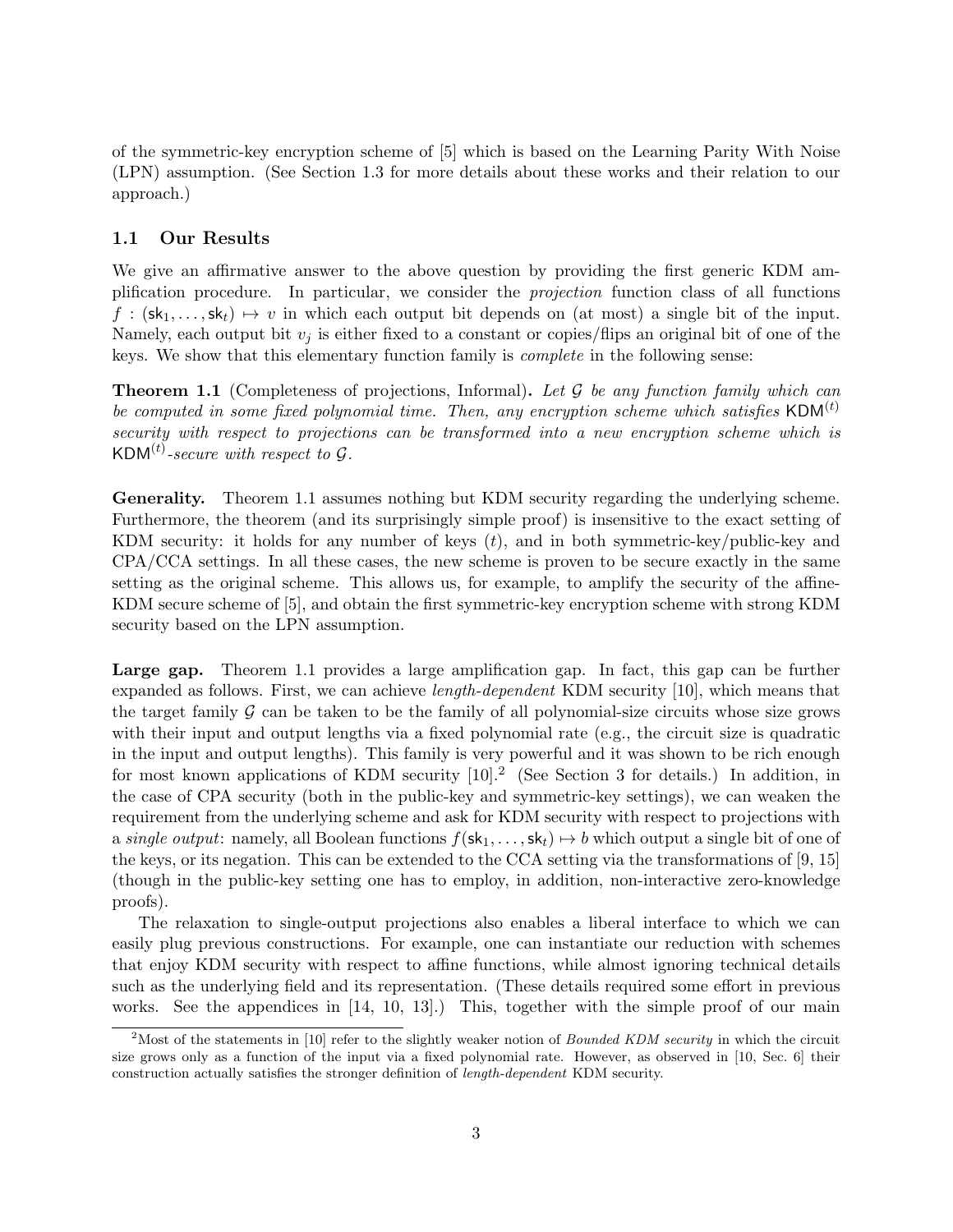theorem, allows to simplify the proofs of [10, 13] for the existence of length-dependent KDM secure encryption scheme under the Decisional Diffie-Hellman (DDH) assumption [12], the Learning With Errors assumptions (LWE) [5], and the Quadratic Residuosity (QR) assumption [13].

Given this completeness theorem, the current status of KDM security resembles the status of other "complete" primitives in cryptography such as one-way functions or oblivious transfer [32, 19]: We do not know how to build these primitives from generic weaker assumptions, however, any instantiation of them suffices for an entire world of applications (i.e., all symmetric-key primitives in the case of one-way functions, and generic secure-computation in the case of oblivious transfer, cf. [22, 23]).

**Beyond length-dependent security.** Although length-dependent KDM security seems to suffice for most applications, one can strive for an even stronger notion of security in which the KDM function class contains all functions (or equivalently all functions computable by circuits of *arbitrary* polynomial size). It is somewhat likely that any length-dependent secure scheme actually achieves *full-KDM* security (see the discussion in [10]). Still, one may want to construct such a scheme in a provably secure way. As a basic feasibility result, it was shown in [10] that any fully homomorphic encryption scheme [20] which allows to encrypt the secret-key (i.e., "cyclic-secure") is also full-KDM secure. In light of the small number of FHE candidates [20, 17], and our little understanding of this notion, one may ask whether it is possible to relax this requirement and achieve full-KDM security under weaker assumptions.

We make two simple observations regarding this question. First, we consider the case of simulatable KDM security [10], in which it should be possible to simulate an encryption of  $f(\mathsf{sk})$  given only the corresponding public-key in a way that remains indistinguishable even to someone who knows the secret-key. We show that in this setting the two notions: circular-secure FHE and full-KDM are equivalent. Hence, achieving full-KDM security under a relaxed assumption requires to use non-simulatable constructions.

Our second observation asserts that the bootstrapping technique of Gentry [20] can be used in the KDM setting as well (even for the case of non-simulatable constructions). That is, if one can construct an encryption scheme which guarantees KDM security with respect to circuits whose depth is only slightly larger than the depth of the decryption algorithm, then this scheme is actually fully KDM secure. Unfortunately, all known amplification techniques [10, 14] including the ones in this paper, amplify KDM security at the cost of making the decryption algorithm "deeper". Still, we view this observation as an interesting direction for future research.

#### **1.2 Our Techniques**

To formalize the question of KDM amplification, we define the notion of *reduction* between KDM function families  $\mathcal{G} \leq_{KDM} \mathcal{F}$  which means that any scheme that provides KDM security with respect to  $\mathcal F$  can be transformed (via a fully black-box reduction) to a new scheme that satisfies KDM security with respect to *G*. We describe a novel way to derive such KDM reductions based on the machinery of *randomized encoding* of functions [29, 7]. Before we explain this notion, let us start with the simpler case of *deterministic encoding*.

Say that a function f deterministically encodes a function g if for every x the output of  $f(x)$ "encodes" the output of  $g(x)$  in the sense that  $g(x)$  can be efficiently computed based on  $f(x)$  and vice versa. That is, there are two efficiently computable mappings *S* and *R* such that  $S(g(x))$  =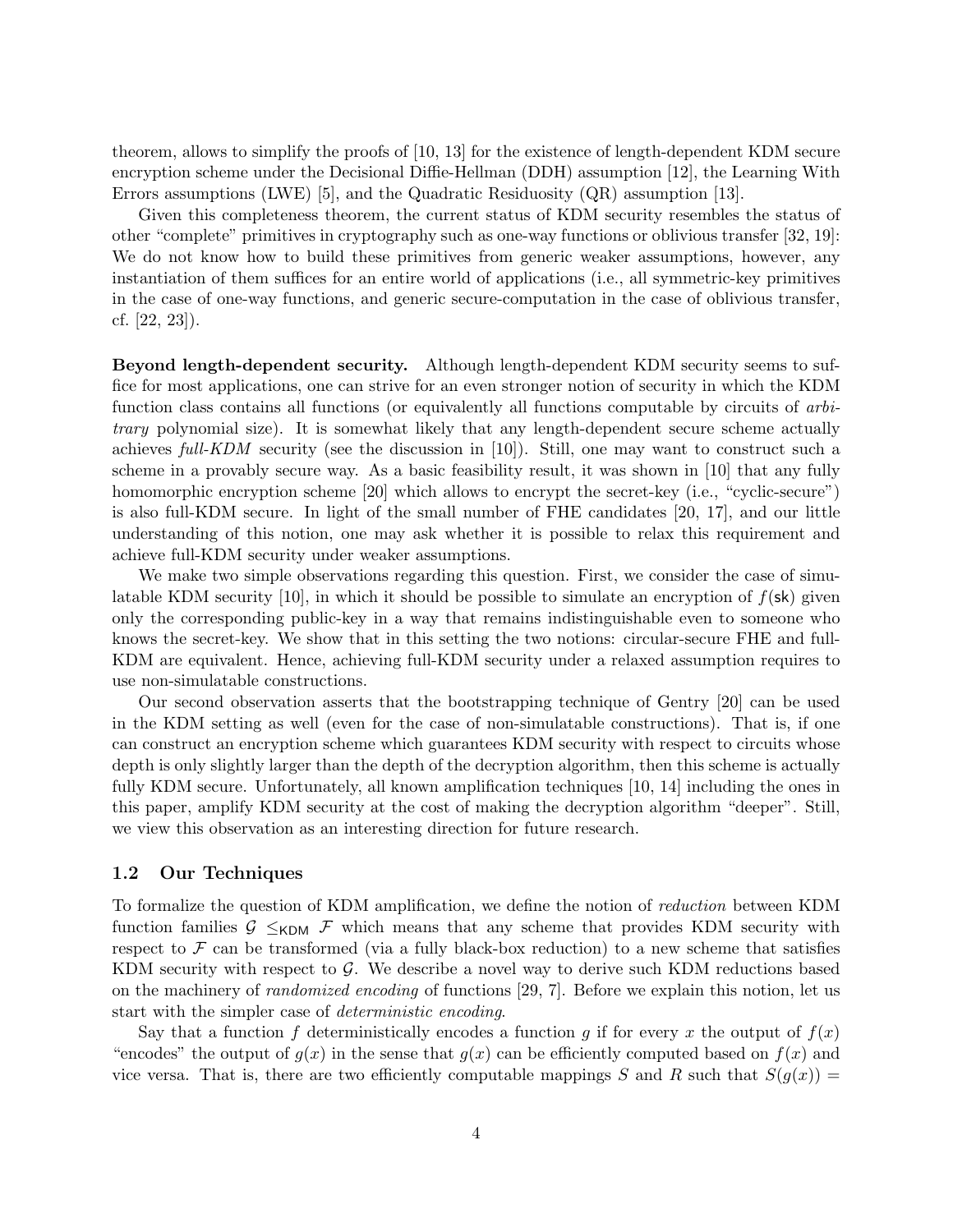$f(x)$ , and  $R(f(x)) = g(x)$ . Suppose that we are given a scheme which provides KDM security with respect to the encoding *f*, and we would like to immunize it against the function *g*. This can be easily achieved by modifying the encryption scheme as follows: to encrypt a message *M* we first translate it into the  $f$ -encoding by computing  $S(M)$ , and then encrypt the result under the original encryption scheme. Decryption is done by applying the original decryption algorithm, and then applying the recovery algorithm *R* to translate the result back to its original form. Observe that an encryption of  $g(\mathsf{sk})$  in the new scheme is the same as an encryption of  $S(g(\mathsf{sk})) = f(\mathsf{sk})$  under the original scheme. Hence, the KDM security of the new scheme with respect to *g* reduces to the KDM security of the original scheme with respect to *f*.

This simple idea provides a direct reduction with very nice structure: any KDM query for the new scheme is translated into a single KDM query for the original scheme. This simple singlequery-to-single-query translation leads to high level of generality: the transformation is insensitive to the exact KDM setting (symmetric-key/public-key and CPA/CCA), to the number of keys, and it can be used with respect to large function families  $\mathcal G$  and  $\mathcal F$  as long as every function in  $\mathcal G$  is encoded by some function in  $\mathcal F$  via a pair of universal mappings  $S$  and  $R$ . On the down side, one may complain that security was not really *amplified*, as the function *g* and its encoding *f* are essentially equivalent. It turns out that this drawback can be easily fixed by letting *f* be a *randomized* encoding of *g*.

In the case of randomized encoding (RE), the function  $f(x; r)$  depends not only on x but also on an additional random input *r*. For every fixed *x*, the output of  $f(x; r)$  is now viewed as a distribution (induced by a random choice of  $r$ ) which should encode the value of  $g(x)$ . Namely, there are two efficiently computable randomized mappings *S* and *R* such that for every *x*: (1) the distribution  $S(g(x))$  is indistinguishable from  $f(x; r)$ , and (2) with high probability over the choice of *r* (or even with probability one)  $R(f(x; r)) = g(x)$ . One can view these conditions as saying that  $g(x)$  is encoded by a *collection* of functions  ${f_r(x)}_r$ , where  $f_r(x) = f(x; r)$ .

Now suppose that our scheme is KDM secure with respect to the family  $\{f_r(x)\}_r$ , then we can apply the above approach and get a scheme which satisfies KDM security with respect to *g*. The only difference is that now the message preprocessing step is randomized: To encrypt a message *M* first encode it by the randomized mapping *S*(*M*), and then use the original encryption function. The security reduction is essentially the same except that a KDM query for *g* in the new scheme is emulated by an old KDM query for a *randomly chosen* function *fr*. This idea can be easily extended to the case where all functions in  $G$  are encoded by functions in  $F$ :

**Theorem 1.2** (Informal). If  $F$  is an RE of  $G$ *, then*  $G \leq_{KDM} F$ *.* 

The crux of this theorem, is that, unlike deterministic encoding, randomized encoding can represent complicated functions by collections of very simple functions [29, 30, 7, 6]. Specifically, by combining the above theorem with the REs of [6], which, in turn, are based on Yao's garbled circuit [34], we obtain our main results (Thm. 1.1).

### **1.3 Comparison with BGK and BHHI**

Our techniques are inspired by both [14] (BGK) and [10] (BHHI). We believe that our approach inherits the positive features of each of these works, and sheds new light on the way they relate to each other. Let us review the main ideas behind these constructions and explain how they compare to our solution.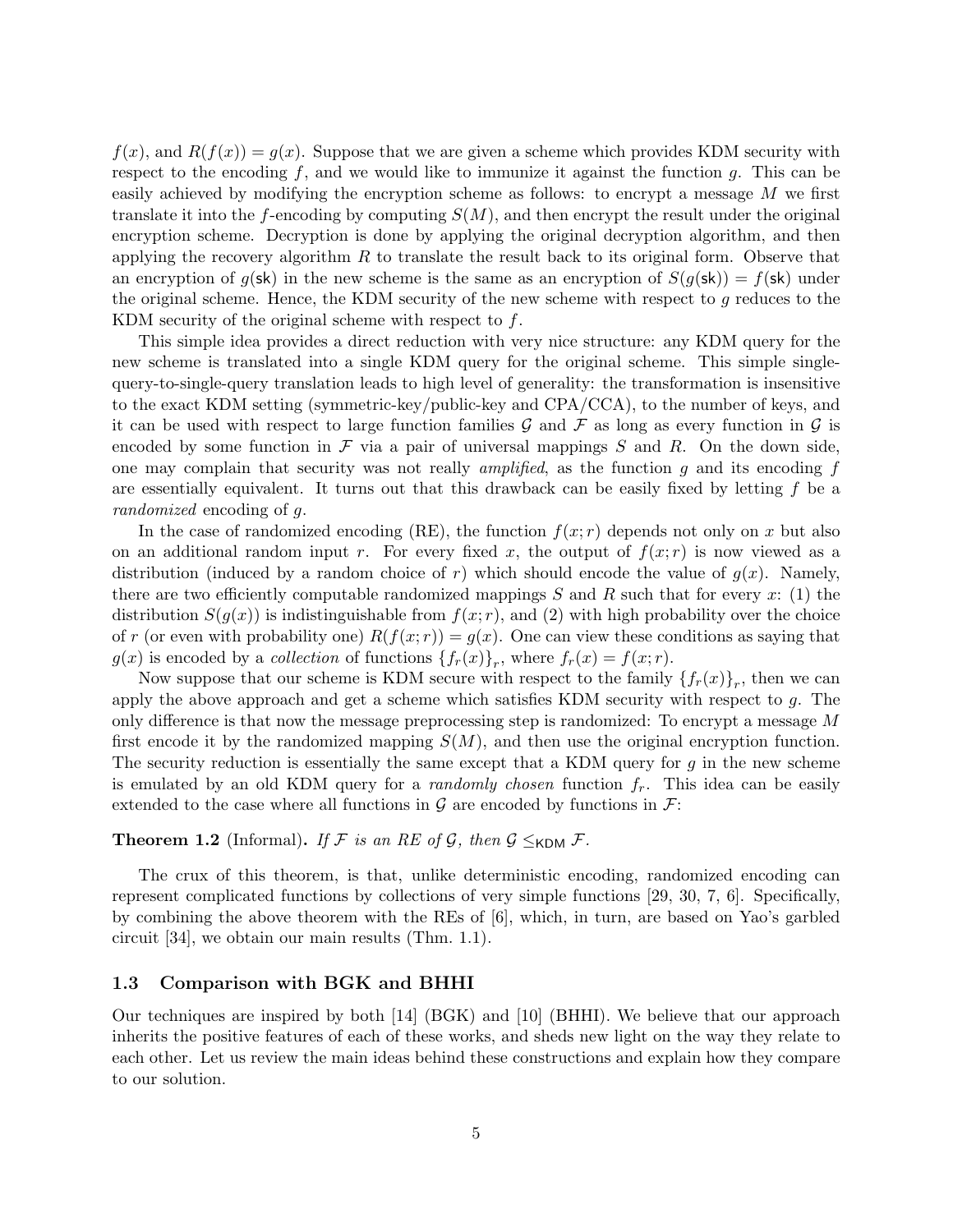### **1.3.1 The BGK reduction**

The starting point in [14] is an encryption scheme which satisfies entropic KDM security with respect to  $F$ . Roughly speaking, this means that KDM security should hold not only when sk is chosen uniformly from the key space  $K = \{0,1\}^k$  but also when it is chosen uniformly from a smaller domain  $K'$ , e.g.,  $K' = \{0,1\}^{k^{\varepsilon}}$ . By relying on this notion, BGK shows that for every efficiently computable injective mapping  $\alpha : \mathcal{K}' \to \mathcal{K}$ , one can amplify security from  $\mathcal F$  to the class  $\mathcal{F} \circ \alpha$ , i.e., with respect to functions  $f(\alpha(\mathsf{sk}))$  for every  $f \in \mathcal{F}$ . The idea is to choose the key sk<sup>'</sup> from  $K'$  and employ the original scheme with the key  $sk = \alpha (sk')$ . This allows to translate a KDM query  $f(\alpha(\mathsf{sk}'))$  for the new scheme into an entropic-KDM query  $f(\mathsf{sk})$  for the old scheme.

The deterministic encoding (DE) approach is inspired by the BGK approach, and can be seen as a complementary solution. BGK extends a function  $f : K \to M$  to  $f \circ \alpha : K' \to M$  by shrinking the key space (from  $K$  to  $K'$ ), whereas in the DE approach  $f: K \to M$  is extended to  $R \circ f: K \to M'$ by padding messages which effectively shrinks the message space (from  $M$  to  $M' = R(M)$ ).

As a result BGK enjoys a similar attractive security reduction with single-query-to-single-query translation. This leads to flexibility with respect to the KDM *setting*. Indeed, although the BGK approach is not fully general due to its use of entropic-KDM security (a notion which seems stronger than standard KDM security), it immediately generalizes to the CCA and the symmetric-key settings, as long as the underlying scheme provides entropic-KDM security.

It should be mentioned that in our approach the amplification is achieved by modifying the encryption algorithm, rather than the key-generation algorithm as in BGK. This minor difference turns to have a considerable effect on the amplification-gap. First, it allows to use fresh randomness in every application of the encryption algorithm, and so the linkage between functions in  $\mathcal G$  to functions in *F* can be *randomized*. Indeed, this is exactly what allows us to exploit the power of randomized encoding. In contrast, the BGK approach tweaks the key-generation algorithm and so the relation between  $\mathcal G$  to  $\mathcal F$  is bounded to be deterministic. In addition, since our modification happens in the encryption (and decryption) phases, we can let the function class  $\mathcal G$  grow not only with the security parameter but also with the size of the messages. This leads to the strong notion of length-dependent security, and in addition allows to achieve  $KDM<sup>(t)</sup>$  where the number of keys *t* grows both with the message length and the security parameter.

In contrast, the family G of BGK cannot grow with the message length, and it can only contain a polynomial number of functions. This limitation prevents it from being used in applications which require KDM security wrt larger functions classes (e.g., secure realization of symbolic protocols with axiomatic proofs of security). Furthermore, amplification for large number of keys can be achieved only at the expense of putting more restrictions on the underlying scheme (i.e., simulatable KDM security). On the other hand, assuming these additional properties, the BGK approach can get  $KDM<sup>(t)</sup>$  for arbitrary unbounded *t* with respect to some concrete function families (e.g., constant degree polynomials), whereas in our approach *t* is always bounded by some fixed polynomial (in the security parameter and message length).<sup>3</sup> Finally, it is important to mention that the BGK reduction treats  $\mathcal G$  in a black-box way, while the randomized encoding approach treats this class in a non-black-box way.

 ${}^{3}$ In fact, we can achieve a slightly stronger notion. Assuming that the underlying scheme satisfies  $KDM^{(t)}$  security for arbitrary  $t$ 's (as in [12, 5]), we get a  $KDM^{(t)}$  secure scheme where there exists an unbounded number of keys in the system, but the arity of the KDM functions available to the adversary is polynomially bounded (in the security parameter and message length). Still, these functions can be applied to arbitrary subsets of the keys.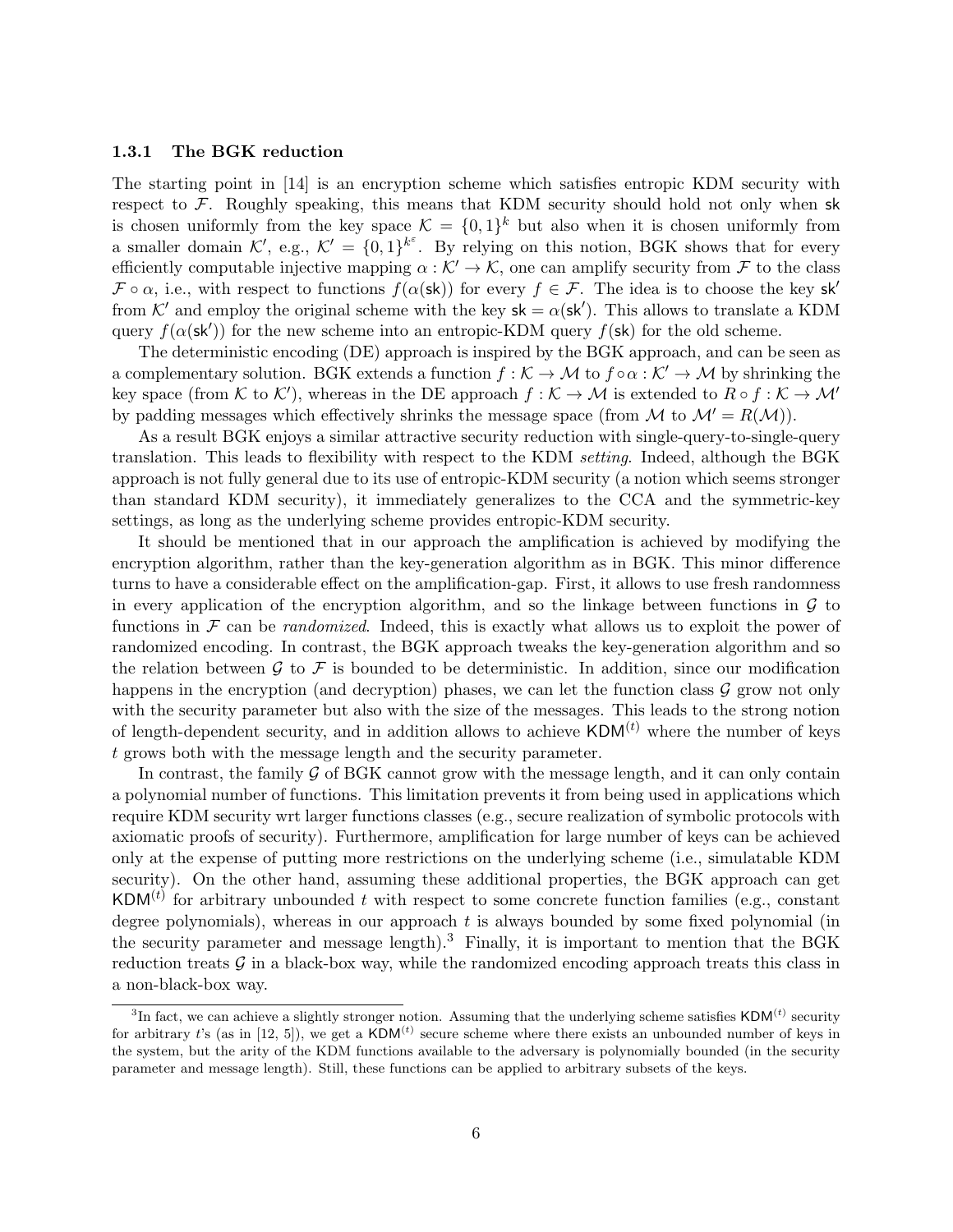### **1.3.2 The BHHI reduction**

The BHHI approach relies on a novel connection between homomorphic encryptions and KDM security. First, it is observed that in order to obtain KDM security with respect to  $\mathcal G$  it suffices to construct a scheme which provides both cyclic-security (i.e., KDM security with respect to the identity function) and homomorphism with respect to a function family  $G$ , i.e., it should be possible to convert a ciphertext  $C = \mathsf{E}_{\mathsf{pk}}(M)$  into  $C' = \mathsf{E}_{\mathsf{pk}}(g(M))$  for every  $g \in \mathcal{G}$ . Indeed, the homomorphism property can be used to convert a ciphertext  $E_{pk}(sk)$  into the ciphertext  $E_{pk}(g(sk))$ , and so cyclic-security is amplified to *G*-KDM security.

BHHI construct such an encryption scheme by combining a two-party secure computation protocol with two messages (i.e., based on Yao's garbled circuit [34]) with a strong version of oblivious transfer which satisfies an additional *cyclic-security* property. The latter primitive is referred to as *targeted encryption* (TE). The basic idea is to view the homomorphic property as a securecomputation task in which the first party holds the message *M* and the second party holds the function g. The cyclic nature of the TE primitive allows to implement this homomorphism even when the input *M* is the secret-key. Finally, BHHI show that TE can be constructed based on affine-KDM secure encryption scheme which satisfies a strong notion of simulation: There exists a simulator which given the public-key pk can simulate a ciphertext  $E_{pk}(g({\rm sk}))$  in a way which is indistinguishable even for someone who holds the secret-key.

The BHHI construction seems conceptually different from our RE approach (i.e., homomorphism vs. encoding). Moreover, the construction itself is not only syntactically different, but also relies on different building blocks (e.g., TE). Still, the RE construction shares an important idea with BHHI: The use of secure-computation techniques. It is well known that REs are closely related to secure multiparty-computation (MPC) protocols<sup>4</sup>, and, indeed, the role of REs in our reduction resembles the role of MPC in BHHI. In both solutions at some point the security reduction applies the RE/MPC to the function  $q$  in  $\mathcal{G}$ . Furthermore, both works achieve strong KDM security by instantiating the RE/MPC with Yao's garbled circuit  $(GC)$  — a tool which leads to both standalone RE construction [6] and, when equipped with an OT, to a two-party secure-computation protocol.

It should be emphasized, however, that the actual constructions differ in some important aspects. While we essentially encrypt the whole GC-based encoding under the underlying KDM encryption scheme, BHHI tweak the GC protocol with a cyclic-secure OT (i.e., TE). Pictorially, our underlying KDM-secure scheme "wraps" the GC encoding, whereas in BHHI the KDM-secure primitive is "planted inside" the GC protocol. This difference affects both generality and simplicity as follows.

First, BHHI are forced to implement a KDM-secure OT, a primitive which seems much stronger than standard KDM secure encryption schemes. For example, KDM-secure symmetric-key encryption schemes can be constructed at the presence of a random oracle [11] while OT protocols cannot [28].<sup>5</sup> Moreover, as we already mentioned, although TE can be based on several known affine-secure KDM schemes (i.e., ones which enable strong simulation), the LPN assumption (with constant error-rate) is a concrete example under which symmetric-key encryption scheme with KDM-security wrt affine functions exist, yet OT is not known to exist. Furthermore, since BHHI send the garbled circuit in the clear, it is not hard to show that the resulting scheme is not CCA-

<sup>4</sup> In fact, REs were originally defined as a strong form of non-interactive reductions for MPC [29].

 ${}^{5}$ It seems that a similar statement holds even for public-key KDM-secure schemes. See [11, 21].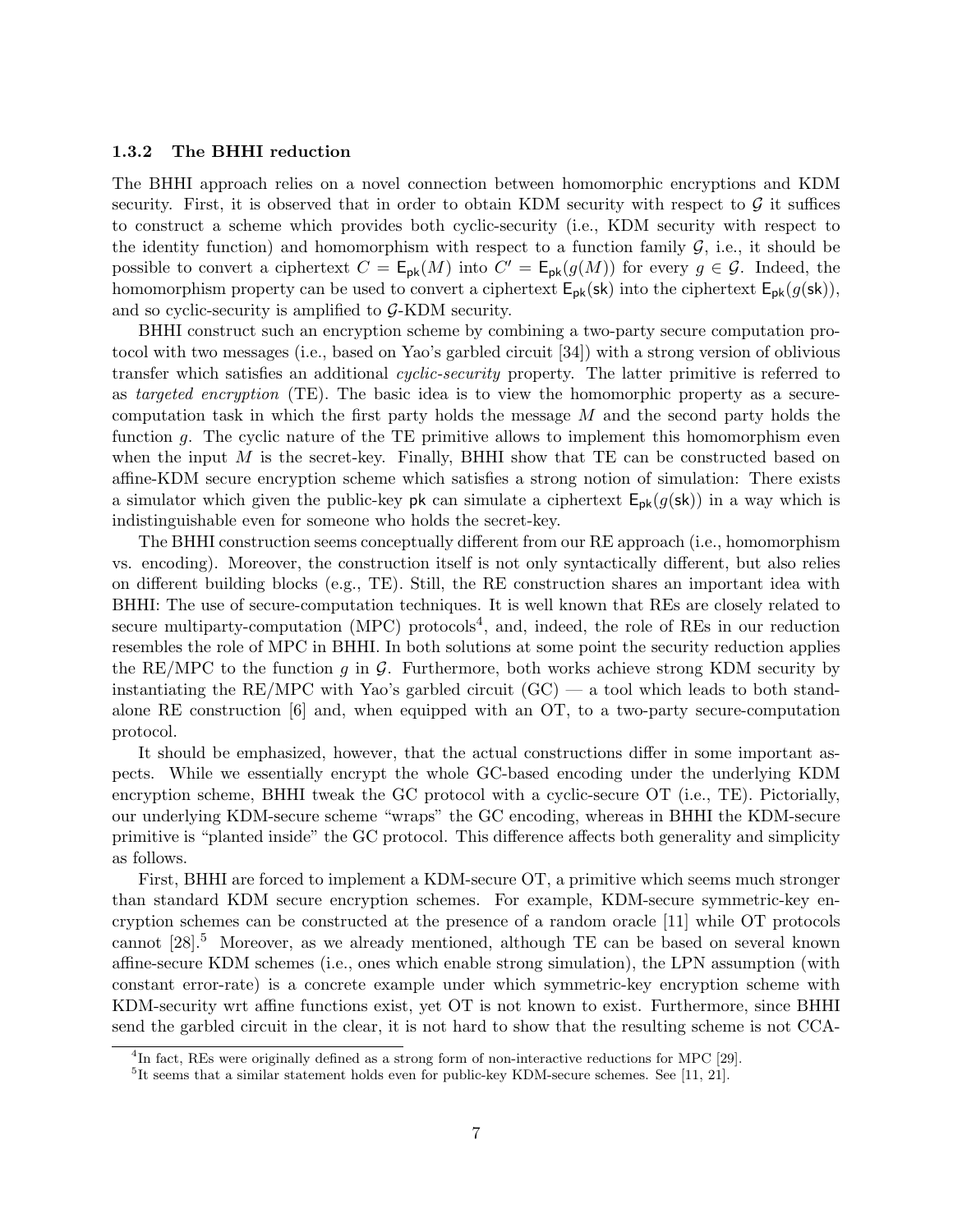secure even if the TE provides CCA security. Finally, the modification of the GC protocol leads to a relatively complicated security proof.

# **2 Preliminaries**

For a positive integer  $n \in \mathbb{N}$ , let  $[n]$  denote the set  $\{1, \ldots, n\}$ , and  $\mathsf{U}_n$  denote the uniform distribution over  $\{0,1\}$ <sup>n</sup>. A function  $\varepsilon(n)$  is *negligible* if it tends to zero faster than  $1/n<sup>c</sup>$  for every constant *c >* 0. The term *efficient* refers to probabilistic machines that run in polynomial time in the security parameter.

**Efficient functions and randomized functions.** A *randomized function*  $f: \{0,1\}^* \times \{0,1\}^* \to$  $\{0,1\}^*$  is a function whose second input is treated as a random input. We write  $f(x; r)$  to denote the evaluation of *f* on deterministic input *x* and random input *r*, and typically assume length regularity and efficient evaluation as follows: there are efficiently computable polynomials  $m(n)$ and  $\ell(n)$  and an efficiently computable circuit family  $\{f_n:\{0,1\}^n\times\{0,1\}^{m(n)}\to\{0,1\}^{\ell(n)}\}$  which computes the restriction of *f* to *n*-bit deterministic inputs. If the function is *not* length regular, we assume that the circuit family is indexed by a pair of input and output parameters  $(n, \ell)$ , and require evaluation in time  $\text{poly}(n, \ell)$ . Finally, a *deterministic* function corresponds to the special case where  $m(n) = 0$ .

**Function ensembles.** A *function ensemble* is a collection of functions  ${f_z}_{z \in Z}$  indexed by an index set  $Z \subseteq \{0,1\}^*$ , where for each *z* the function  $f_z$  has a finite domain  $\{0,1\}^{n(z)}$  and a finite range  $\{0,1\}^{\ell(z)}$ , where  $n, \ell : \{0,1\}^* \to \mathbb{N}$ . (This means that different functions may have different domains but each fixed function  $f_z$  is regular.) By default, we assume that ensembles are efficiently computable, that is, the functions  $n(z)$ ,  $\ell(z)$ , as well as the function  $F(z, x) = f_z(x)$  are computable in time poly(|z|). Hence  $n(z)$ ,  $\ell(z) < \text{poly}(|z|)$ . We also assume that  $|z| < \text{poly}(n(z), \ell(z))$ .

**Randomized encoding of functions.** Intuitively, a randomized encoding of a function  $q(x)$  is a randomized mapping  $f(x; r)$  whose output distribution depends only on the output of  $g$ . We formalize this intuition via the notion of *computationally private randomized encoding* of [6], while adopting the original definition from a non-uniform adversarial setting to the uniform setting (i.e., adversaries are modeled by probabilistic polynomial-time Turing machines). Consider a function  $g =$  $\{g_n: \{0,1\}^n \to \{0,1\}^{\ell(n)}\}$  and a randomized function  $f = \{f_n: \{0,1\}^n \times \{0,1\}^{m(n)} \to \{0,1\}^{s(n)}\},$ which are both efficiently computable. We say that *f* encodes *g*, if there exist an efficient recovery algorithms Rec and an efficient simulator Sim that satisfy the following:

- **perfect correctness.** For every  $x \in \{0,1\}^n$ , the error probabilities  $Pr[Rec(1^n, f(x, \mathsf{U}_{m(n)})) \neq$  $g(x)$ ] and Pr[Rec(1<sup>n</sup>, Sim(1<sup>n</sup>,  $g(x)$ ))  $\neq g(x)$ ] are both zero.<sup>6</sup>
- *•* **computational privacy.** For every efficient adversary *A* we have that

 $Pr[\mathcal{A}^{f(\cdot;\mathsf{U})}(1^n) = 1] - Pr[\mathcal{A}^{\mathsf{Sim}(g(\cdot))}(1^n) = 1] < neg(n),$ 

 ${}^{6}$ Previous definitions require only that the first quantity is zero, however, all known constructions (of perfectlycorrect randomized encoding) satisfy the current (stronger) definition.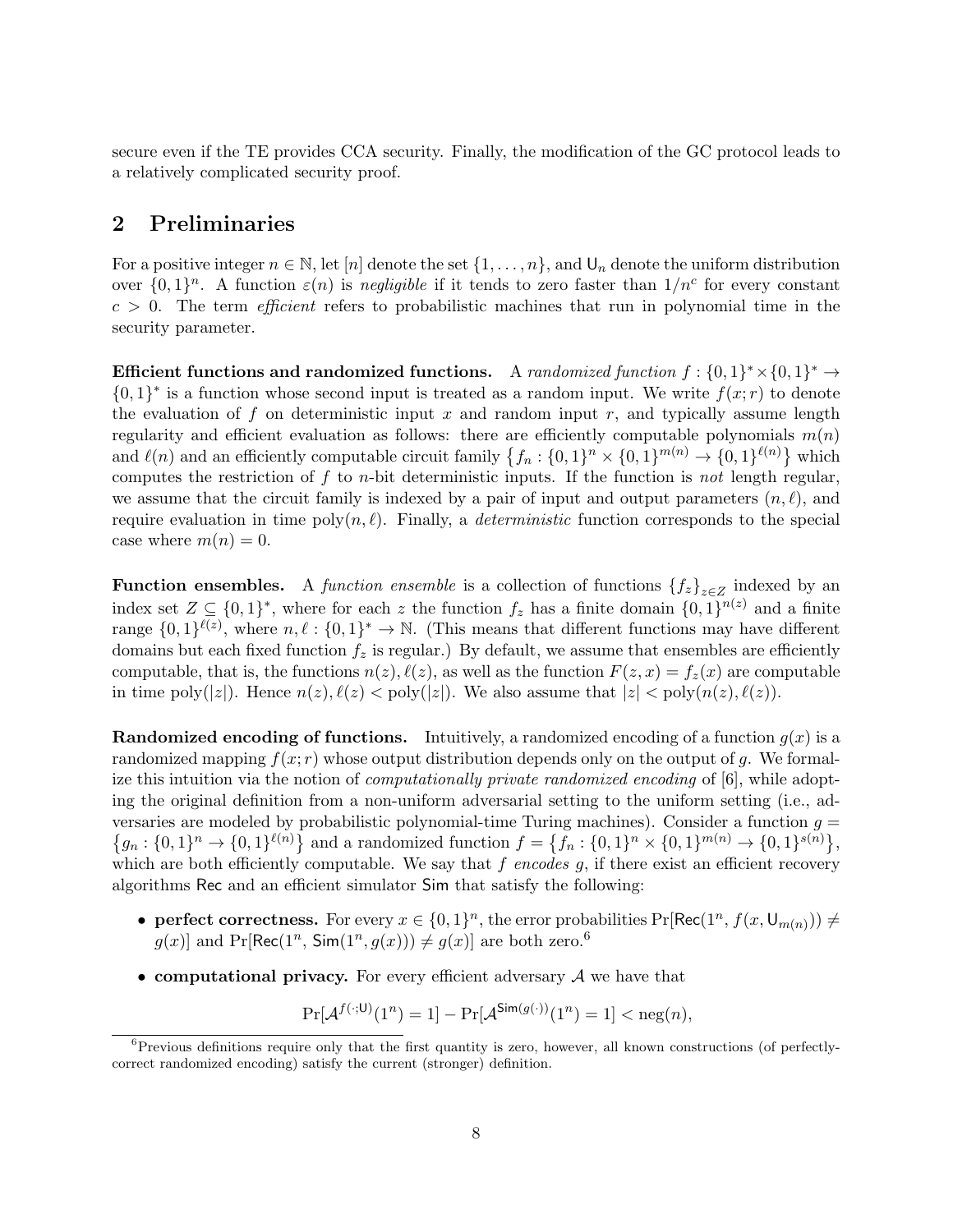where the oracles are defined as follows: Given *x* the first oracle returns a sample from  $f(x; \mathsf{U}_{m(|x|)})$  and the second oracle returns a sample from  $\mathsf{Sim}(1^{|x|}, g(x))$ .

This notion is naturally extended to functions *gn,ℓ* which are not length-regular and are indexed by both input and output lengths. However, we always assume that privacy is parameterized *only* with the input length (i.e., the adversary's running-time/distinguishing-probability should be polynomial/negligible in the input length.) Note that, without loss of generality, we can assume that the relevant output length *ℓ* is always known to the decoder and simulator (i.e., it can be always encoded as part of the output of  $f_{n,\ell}$ ).

**Encryption schemes (syntax).** An encryption scheme consists of three efficient algorithms  $(KG, E, D)$ , where KG is a key generation algorithm which given a security parameter  $1<sup>k</sup>$  outputs a pair (sk*,* pk) of decryption and encryption keys; E is an encryption algorithm that takes a message  $M \in \{0,1\}^*$  and an encryption key pk and outputs a ciphertext *C*; and D is a decryption algorithm that takes a ciphertext *C* and a decryption key sk and outputs a plaintext *M′* . We also assume that both algorithms take the security parameter  $1^k$  as an additional input, but typically omit this dependency for simplicity. Correctness requires that the decryption error

$$
\max_{M\in\{0,1\}^*}\Pr_{\substack{(\mathsf{sk},\mathsf{pk})\overset{R}\leftarrow{\mathsf{KG}}(1^k)}}[\mathsf{D}_{\mathsf{sk}}(\mathsf{E}_{\mathsf{pk}}(M))\neq M],
$$

should be negligible in *k*, where the probability is taken over the randomness of KG*,* E and D. For security parameter  $k$ , let  $\mathcal{K}_k$  denote the space from which decryption keys are chosen. Without loss of generality, we always assume that  $\mathcal{K}_k = \{0, 1\}^k$ .

Following Goldreich [23], we note that the above definition corresponds to both public-key and symmetric-key encryption schemes where the latter correspond to the special case in which the decryption key sk and encryption key pk are equal. As we will see, the difference between the two settings will be part of the security definitions.

## **3 KDM-Security**

Let  $\mathcal{E} = (\mathsf{KG}, \mathsf{E}, \mathsf{D})$  be an encryption scheme with key space  $\mathcal{K} = \{\mathcal{K}_k\}$ . Let  $t : \mathbb{N} \to \mathbb{N}$  be a function. A *t*-ary KDM function ensemble is an efficient ensemble of functions  $\mathcal{F} = \left\{ f_{k,z} : \mathcal{K}_k^{t(k)} \to \{0,1\}^* \right\}$  $(k,z)$ <sup>.</sup> We let  $\mathcal{F}_k$  denote the set  $\left\{ f_{k,z}: \mathcal{K}_k^{t(k)} \to \{0,1\}^* \right\}$ *z* . An *F*-KDM Chosen-Ciphertext Attack (CCA) in the public-key setting is defined in Fig. 1 as a game that takes place between a challenger and an adversary *A*. The advantage of *A* when attacking a scheme  $\mathcal{E}$  is  $\alpha(k) = \Pr[\mathcal{A}]$  wins the KDM game]– 1  $\frac{1}{2}$ .

By restricting the power of the adversary in the KDM game (Fig. 1) we get other KDM settings. Specifically, the symmetric-key setting corresponds to adversaries of type sym who do not ask public-key queries, and the CPA setting corresponds to adversaries of type CPA who do not make decryption queries. Hence, we can classify KDM adversaries into one of the following four *types*: (pub*,* CCA)*,*(pub*,* CPA)*,*(sym*,* CCA)*,* and (sym*,* CPA). An adversary of type *T* that conducts an *F*-KDM attack is denoted as  $(T, \mathcal{F})$ -adversary.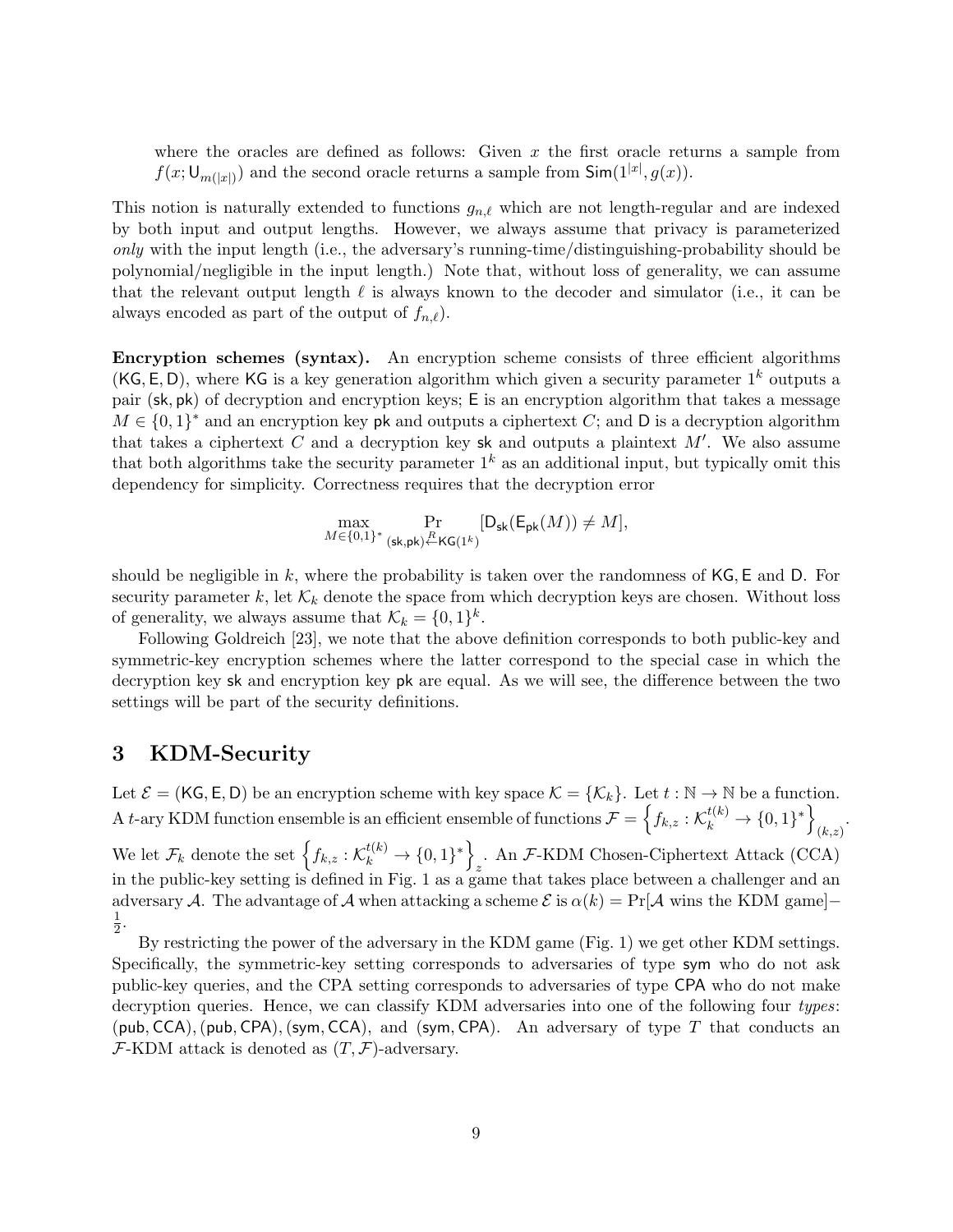- **Initialization.** The challenger randomly chooses a bit  $b \stackrel{R}{\leftarrow} \{0,1\}$  and  $t = t(k)$  keypairs  $(\mathsf{sk}_1, \mathsf{pk}_1) \ldots$ ,  $(\mathsf{sk}_t, \mathsf{pk}_t)$  by invoking  $\mathsf{KG}(1^k)$  for *t* times. The adversary *A* can send a "public-key" query and get to see all the encryption keys  $(\mathsf{pk}_1, \ldots, \mathsf{pk}_t)$ .
- *•* **Queries.** The adversary *A* may adaptively make polynomially-many queries of the following types:
	- **Encryption queries** of the form  $(i, M)$  where  $i \in [t]$  and  $M \in \{0, 1\}^*$ . The challenger responds with  $C \stackrel{R}{\leftarrow} \mathsf{E}(\mathsf{pk}_i, M)$  if  $b = 1$ , and  $C \stackrel{R}{\leftarrow} \mathsf{E}(\mathsf{pk}_i, 0^{|M|})$  if  $b = 0$ .
	- **− KDM queries** of the form  $(i, f)$  where  $i \in [t]$  and  $f \in \mathcal{F}_k$ . The challenger computes  $M = f(\mathsf{sk}_1, \ldots, \mathsf{sk}_t)$  and responds with  $C \stackrel{R}{\leftarrow} \mathsf{E}(\mathsf{pk}_i, M)$  if  $b = 1$ , and  $C \stackrel{R}{\leftarrow} \mathsf{E}(\mathsf{pk}_i, 0^{|M|})$  if  $b = 0$ .
	- **Decryption queries** of the form (*i, C*) where *i ∈* [*t*] and the string *C* was not given as an answer of a previous encryption/KDM query. The challenger responds with  $M = D_{\mathsf{sk}_i}(C)$  regardless of the value of *b*.
- **Final phase.** The adversary outputs a bit  $b' \in \{0, 1\}$  and wins if  $b = b'$ .

Figure 1: The *F*-KDM game is defined with respect to the function ensemble  $\mathcal{F} = {\mathcal{F}_k}$  and is indexed by the security parameter *k*. The presence (resp., absence) of public-key query captures the public-key (resp., symmetric-key) setting.

**Definition 3.1. (KDM-secure encryption)** *Let Tbe a type, and F be a function ensemble. An encryption scheme is*  $(T, \mathcal{F})$ -KDM secure *if every efficient*  $(T, \mathcal{F})$  *adversary has at most negligible advantage when attacking the scheme.*

**Interesting KDM functions ensembles.** For every  $t = t(k)$  and for every type *T* we consider the following ensembles:

- **Constants, selectors, and projections**. If  $\mathcal{F}_k$  contains all constant functions  $\{f_M:$  $(\mathsf{sk}_1, \ldots, \mathsf{sk}_t) \mapsto M\}$ <sub>*M*</sub>, then, as observed in [12], KDM queries are equivalent to standard encryption queries and KDM security is nothing but standard security (with respect to the type *T*).If the ensemble  $\mathcal{F}_k$  contains all selector functions  $\{f_j : (\mathsf{sk}_1, \ldots, \mathsf{sk}_t) \mapsto \mathsf{sk}_j\}_{j \in [t]},$  we get the notion of *clique* security [12] (which is stronger than *circular security* [16]), that is, the scheme is secure even if the adversary sees encryptions of the form  $E_{pk_i}(sk_j)$  for every  $i, j \in [t]$ . Another elementary class that slightly generalizes the previous ones is the class of all functions  $f : (\mathsf{sk}) \mapsto v$  in which each output bit depends on (at most) a single bit of the input  $\mathsf{sk} = (\mathsf{sk}_1, \ldots, \mathsf{sk}_t)$ . Namely, the *j*-th output bit  $v_j$  is either fixed to a constant or copies/flips an original bit of one of the keys, i.e.,  $v_j \in \{0, 1, sk_{i,q}, 1 - sk_{i,q}\}$ , where  $sk_{i,q}$  is the *q*-th bit of the *i*-th secret key. We refer to this class as the class of *projections* and let Π*<sup>t</sup> k,ℓ* denote the restriction of this class to functions of input length *kt* and output length *ℓ*(*k*). Projections is a proper subclass of the class of affine functions  $L: \mathbb{F}_2^{kt} \to \mathbb{F}_2^{\ell(k)}$  $\frac{\ell(\kappa)}{2}$ .
- **Polynomial-size circuits [10].** For polynomials  $p(\cdot)$  and  $\ell(\cdot)$ , let  $\mathcal{C}^t_{k,\ell,p}$  denote the class of all circuits  $C: \{0,1\}^{kt} \to \{0,1\}^{\ell(k)}$  of size at most  $p(k) + p(\ell)$ . Security with respect to this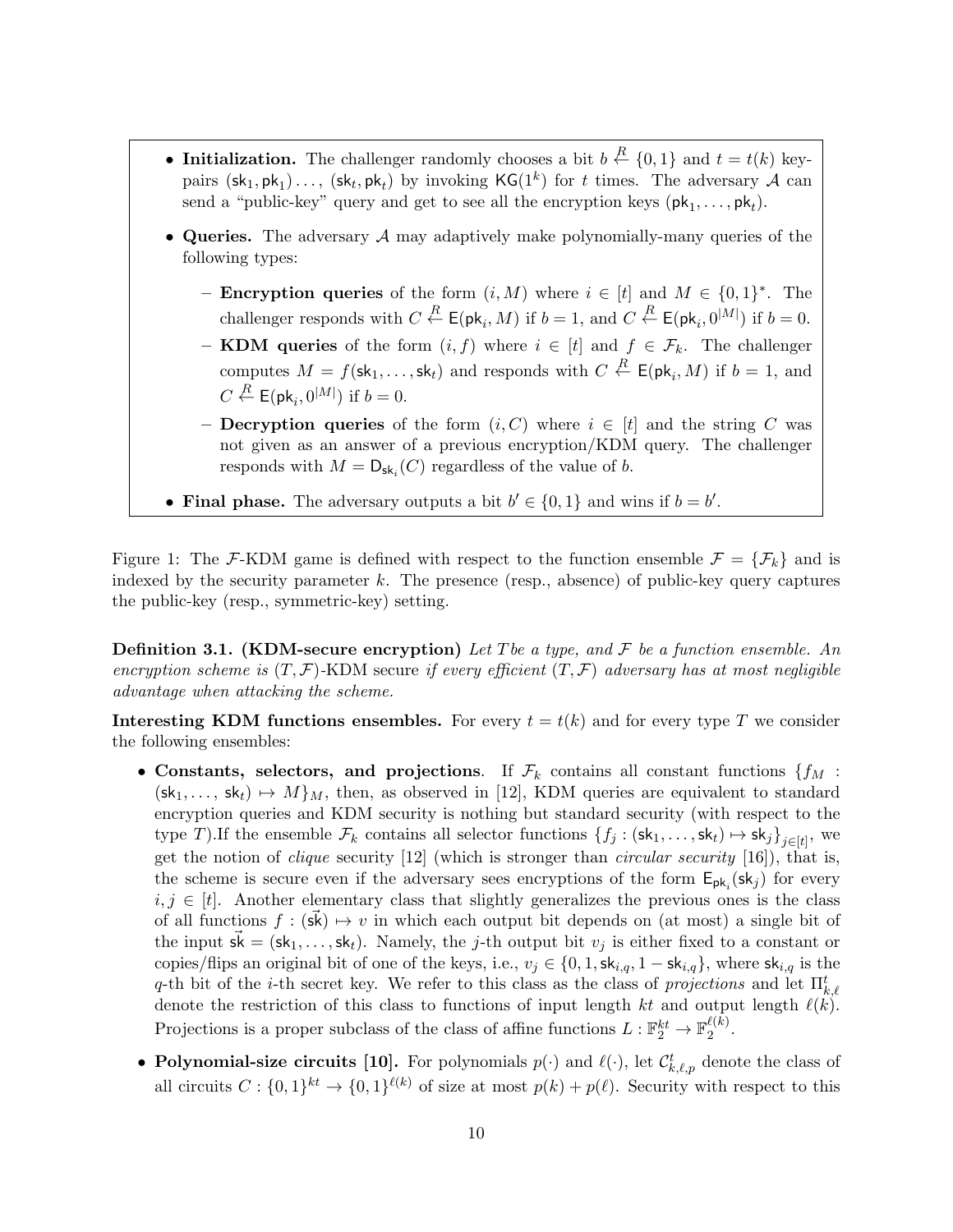class is denoted by (*p, ℓ*)-*bounded circuit-size* KDM security. A slightly stronger notion of security is *p*-*length-dependent* KDM security which means that the scheme is KDM secure with respect to  $\mathcal{C}^t_{k,\ell,p}$  for *every* polynomial  $\ell$ . While, ultimately one would like to have KDM security with respect to all polynomial-size circuits (for arbitrary polynomial), it seems that *p*-length-dependent security, say for quadratic *p*, may be considered to be almost as powerful since it allows the adversary to use larger circuits by encrypting longer messages. In particular, one can represent essentially any polynomial-time computable function via padding. That is, if a function  $f$  is not in the class since its circuit is too large, then a "padded" version  $f'$  of  $f$ in which the output is padded with zeroes does fall into the ensemble. Furthermore, in [10] it was shown that if p is sufficiently large (e.g., the quadratic polynomial) then length-dependent security is sufficient for axiomatic-security applications (i.e., it gives the ability to securely instantiate symbolic protocols with axiomatic proofs of security).

The above definitions become stronger when the arity *t* grows. At one extreme, one may consider a single scheme which satisfies any of the above definitions for an arbitrary polynomial *t*(*k*), and at the other extreme one may consider the case of  $t = 1$ , which is still non-trivial even for projection functions.

**Reductions among KDM-ensembles.** We say that a KDM function ensemble *G* KDM-reduces to another KDM function ensemble  $\mathcal F$  (in symbols  $\mathcal G \leq_{KDM} \mathcal F$ ) if there exists a transformation which converts an encryption scheme  $\mathcal E$  that is  $\mathcal F$ -KDM secure to an encryption scheme  $\widehat{\mathcal E}$  which is *G*-KDM secure. Formally, such a (black-box) reduction is composed of (1) (construction) an encryption scheme  $\mathcal{\hat{E}}$  which is given an oracle access to the scheme  $\mathcal{E}$ ; and (2) (security reduction) an efficient algorithm *B* such that for any *F*-adversary *A* which attacks  $\mathcal{E}$  with advantage  $\alpha$ , the G-adversary  $\mathcal{B}^{\mathcal{A},\mathcal{E}}$  attacks the scheme  $\hat{\mathcal{E}}$  with a similar advantage (up to a negligible loss). This definition can be instantiated with respect to all four different types. We say that the reduction is *type-preserving* if  $\mathcal{B}^{\mathcal{A},\mathcal{E}}$  is always of the same type as  $\mathcal{A}$  (i.e.,  $\mathcal{B}$  always ask the same type of queries that *A* asks in the KDM game.) Type preserving reduction extends KDM-security while being insensitive to the concrete setting which is being used. Formally,

**Lemma 3.2** (KDM-reductions)**.** *Suppose that the KDM function ensemble G KDM-reduces to the ensemble*  $\mathcal F$  *via a type-preserving reduction*  $(\widehat{\mathcal E}, \mathcal B)$ *. For every*  $T \in \{\text{pub}, \text{sym}\} \times \{\text{CCA}, \text{CPA}\}$ *, if the encryption scheme*  $\mathcal{E}$  *is*  $(T, \mathcal{F})$ *-KDM secure then the scheme*  $\hat{\mathcal{E}}^{\mathcal{E}}$  *is*  $(T, \mathcal{G})$ *-KDM secure.* 

# **4 Reductions and Completeness results**

### **4.1 KDM reductions via randomized encoding**

Let  $\mathcal{F} = \{f_{k,z}\}\$ and  $\mathcal{G} = \{g_{k,w}\}\$ be a pair of KDM function ensembles with the same arity  $t = t(k)$ . We say that *F* encodes G if every function  $g(x)$  in G has a randomized encoding  $f(x; r)$  such that for every fixing of the random string r, the resulting function  $f_r(x)$  is in F. More formally, the evaluation function  $G_k(z, x)$  of  $\mathcal G$  should have a randomized encoding  $F_k((z, x); r)$  such that for every fixing of *r* and index *z*, the function  $F_{k,z,r}(x) = F(k, z, x; r)$  corresponds to a function  $f_{k,w}$ in  $\mathcal{F}$ , where the mapping from  $(z, r)$  to *w* should be efficiently computable in poly(*k*) time. Note that this means that the simulator and decoder are *universal* for all indices *z*, and depend only on the value of *k*.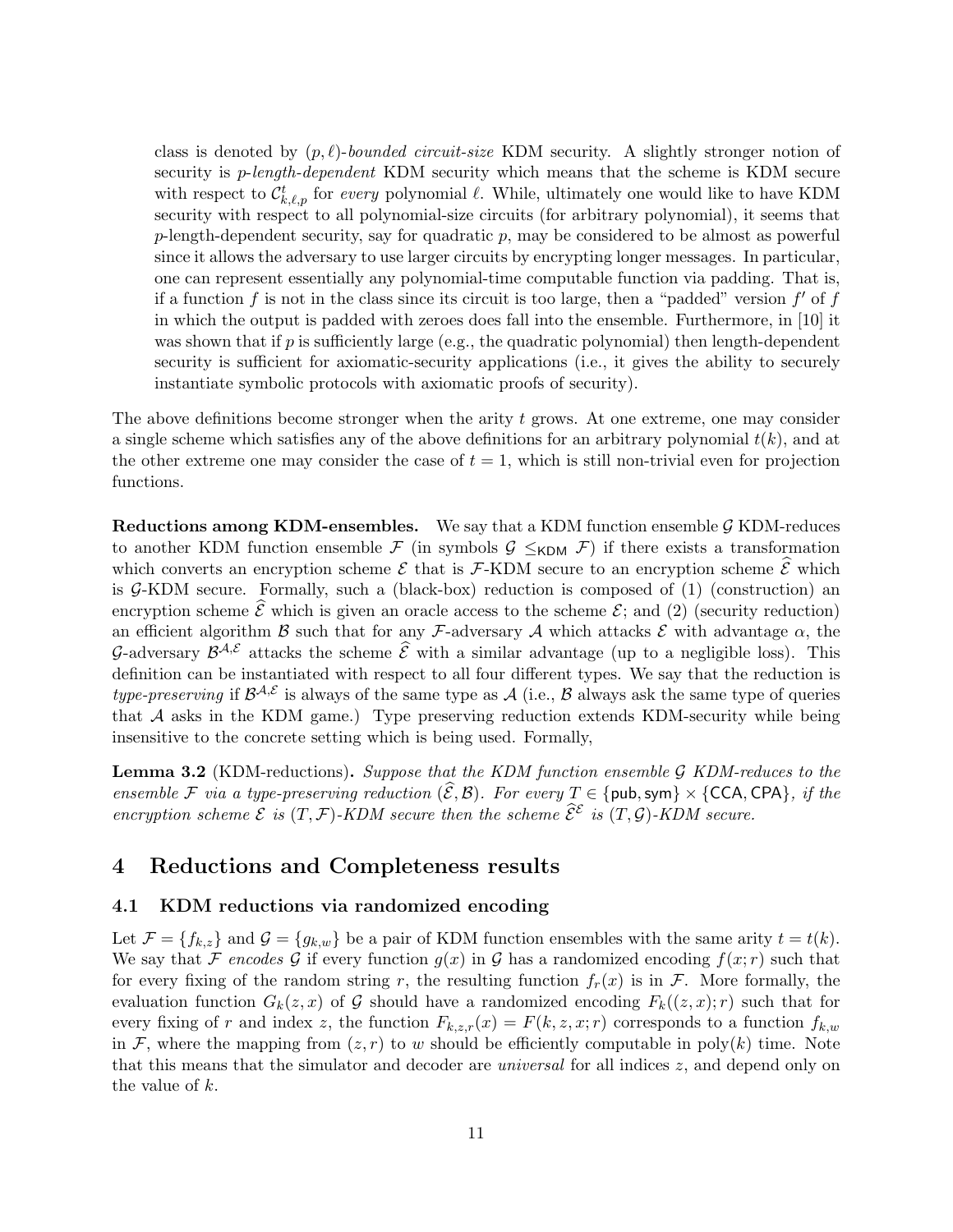**Theorem 4.1** (main theorem)**.** *Suppose that the KDM function ensemble F encodes the KDM function ensemble G. Then, G KDM-reduces to F via a type-preserving reduction.*

To prove the theorem we need to describe a construction and a security reduction. From now on, let Sim and Rec be the universal simulator and recovery algorithm which establish the encoding of  $\mathcal G$  by  $\mathcal F$ .

**Construction 4.2.** *Given oracle access to the encryption scheme*  $\mathcal{E} = (KG, E, D)$ *, we define the scheme*  $\mathcal{E}$  *as follows* 

$$
\widehat{\mathsf{KG}}(1^k) = \mathsf{KG}(1^k) \qquad \qquad \widehat{\mathsf{E}}_{\mathsf{pk}}(M) = \mathsf{E}_{\mathsf{pk}}(\mathsf{Sim}(M)) \qquad \qquad \widehat{\mathsf{D}}_{\mathsf{sk}}(C) = \mathsf{Rec}(\mathsf{D}_{\mathsf{sk}}(C)),
$$

*where all algorithms (i.e., encryption, decryption, simulator and recovery) get the security parameter* 1 *<sup>k</sup> as an additional input.*

It is not hard to show that  $\hat{\mathcal{E}}$  satisfies the syntactic requirements of encryption schemes, namely correctness.

**Lemma 4.3** (correctness). The decryption error of the scheme  $\hat{\mathcal{E}}$  is the same as the decryption *error of*  $\mathcal{E}$ *, and so it is negligible.* 

*Proof.* The probability that a message *M* is incorrectly decrypted is bounded by

$$
\Pr_{(\mathsf{pk},\mathsf{sk}) \overset{R}\leftarrow \mathsf{KG}(1^k), M' \overset{R}\leftarrow \mathsf{Sim}(M)}[\mathsf{D}_{\mathsf{sk}}(\mathsf{E}_{\mathsf{pk}}(M')) \neq M'] + \Pr[\mathsf{Rec}(M') \neq M],
$$

since the second term is 0, due to the (perfect) correctness of the encoding, we can bound the above by  $\max_{M' \in \{0,1\}^*} \Pr[D_{\text{sk}}(E_{\text{pk}}(M')) \neq M']$ , where  $(\text{pk}, \text{sk}) \stackrel{R}{\leftarrow} \text{KG}(1^k)$ .  $\Box$ 

Next,

We show that the security of  $\hat{\mathcal{E}}$  can be based on that of  $\mathcal{E}$ . Given an oracle access to a  $(T, \mathcal{G})$ adversary *A* that attacks  $\widehat{\mathcal{E}}$ , we define a  $(T, \mathcal{F})$  adversary *B* that attacks  $\mathcal{E}$  by randomly choosing one of two strategies  $\mathcal{B}_0$  and  $\mathcal{B}_1$ .

**Reduction 4.4** (The adversary  $\mathcal{B}^{A,\mathcal{E}}$ ). Toss a coin  $\sigma \leftarrow \{0,1\}$ . If  $\sigma = 1$  invoke the following *adversary B*1*:*

- *• Initialization: B invokes A. If A asks for the encryption keys then B makes a similar query and passes the answer to A.*
- *Encryption query: If A* makes an encryption query  $(i, M)$ , for  $i \in [t]$  and  $M \in \{0, 1\}^*$ , *then*  $\mathcal{B}$  *samples*  $M' = \textsf{Sim}(M)$ *, sends*  $(i, M')$  *as an encryption query (wrt to*  $\mathcal{E}$ *) and passes the answer of the challenger to A.*
- *KDM query:* If A makes a KDM query  $(i, g)$ , for  $i \in [t]$  and  $g \in \mathcal{G}$ , then the adversary  $\mathcal{B}$ *does the following: She uniformly chooses randomness r for the randomized encoding*  $f(\cdot;r)$ *of*  $g(\cdot)$ , and asks the KDM query  $(i, f_r)$  where  $f_r(\cdot) = f(\cdot; r)$  which, by our assumption, is in *F. The answer of the challenger is being sent to A.*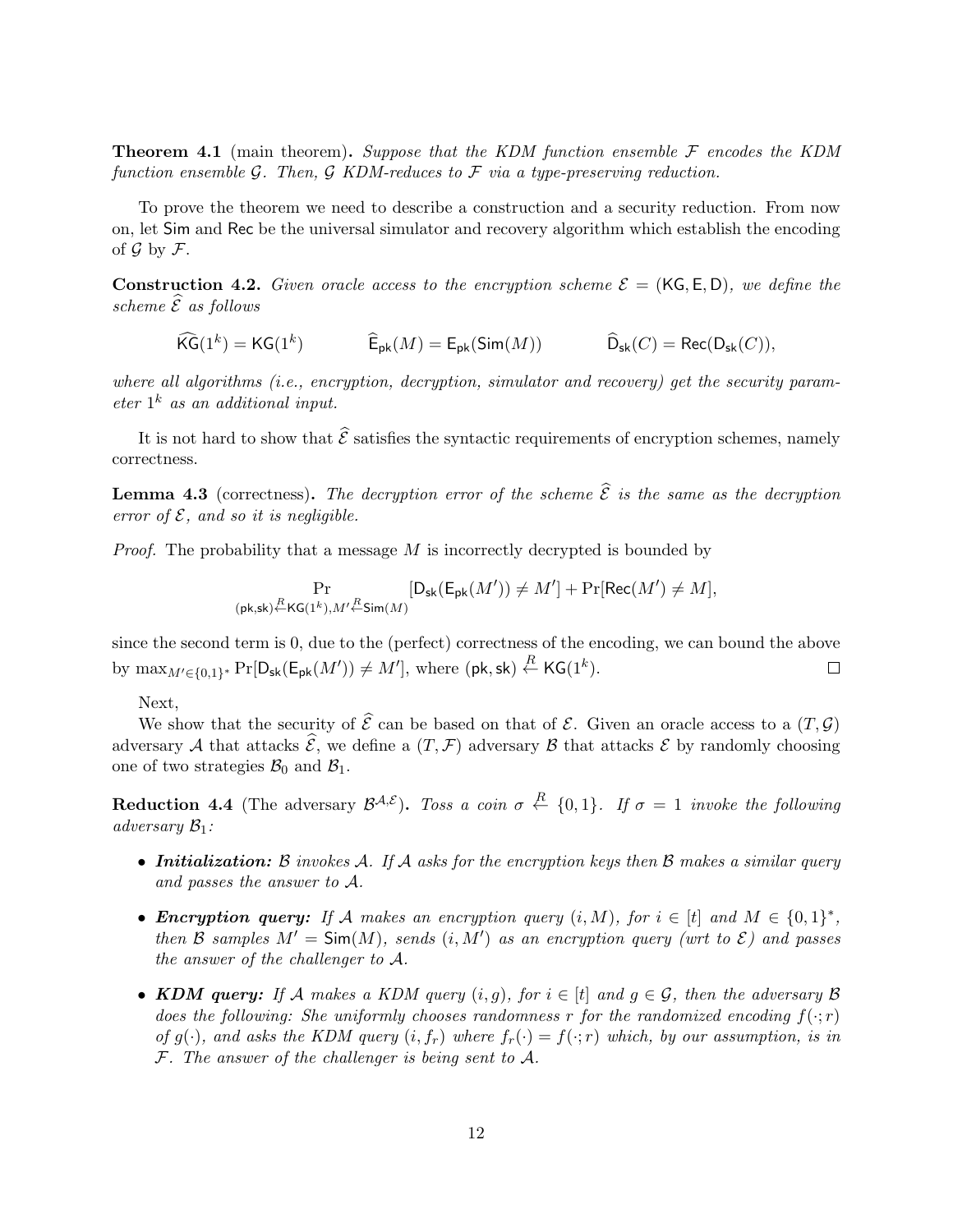- *• Decryption query: If A makes a decryption query* (*i, C*)*, then B checks that it is legal (by inspecting all previous encryption/KDM queries), and if so, (1) passes the same decryption query to the challenger, (2) applies the recovery algorithm* Rec *to the result, and (3) sends it back to A.*
- *• Termination: B terminates with the same output of A.*

*If*  $\sigma = 0$  *then invoke the adversary*  $B_0$ *. This adversary is similar to*  $B_1$  *except that encryption and KDM queries of A are both translated into encryption queries as follows: given an encryption query of A of the form*  $(i, M)$  *(resp., KDM query of the form*  $(i, g)$ *), the adversary*  $\mathcal{B}_0$  *samples*  $M' = \textsf{Sim}(0^{\ell})$  and asks for the ciphertext  $\mathsf{E}_{\mathsf{pk}_i}(M')$ , where  $\ell$  is the length of  $M$  (resp., output length *of*  $g$ ).<sup>7</sup> *At the end,*  $B_0$  *flips the output of A and terminates.* 

Note that the above reduction is indeed type-preserving. Let us first focus on the adversary  $B_1$ . If the challenge bit *b* is 1 (i.e., when the challenger is in the "real-mode"), then the difference between the emulated view of  $A$  and the view of  $A$  in the actual KDM game, is only due to the difference in the way KDM queries are answered. In the real game answers to KDM queries are computed properly as  $\widehat{\mathsf{E}}_{\mathsf{pk}_i}(g(\vec{\mathsf{sk}})) = \mathsf{E}_{\mathsf{pk}_i}(\mathsf{Sim}(g(\vec{\mathsf{sk}})))$ , whereas in the emulated game they are computed by  $\mathsf{E}_{\mathsf{pk}_i}(f(\vec{\mathsf{sk}};\mathsf{U}))$ . However, this difference should not be noticeable due to the privacy of the randomized encoding. Formally, let  $\alpha_b(k)$  (resp.,  $\beta_{\sigma,b}(k)$ ) denote the probability that *A* (resp.,  $\mathcal{B}_{\sigma}$ ) guesses the challenge bit when it takes the value *b*. Then,

**Lemma 4.5.**  $|\beta_{1,1}(k) - \alpha_1(k)| \leq \text{neg}(k)$ .

*Proof.* We define the following distinguisher *D* which, given an oracle access to either  $F(\cdot;U)$  or to  $\textsf{Sim}(G(\cdot))$ , attempts to distinguish between the two. The adversary  $\mathcal D$  emulates the challenger with challenge bit  $b = 1$ . It generates a key vector  $(\mathsf{sk}_i, \mathsf{pk}_i)_{i \in [t]}$  by executing the key-generation algorithm  $\mathsf{KG}(1^k)$  for *t* times. Then  $\mathcal D$  invokes  $\mathcal A$ . If  $\mathcal A$  asks a KDM query  $(i, g_z)$  then  $\mathcal D$  calls its oracle with the value  $G(z, sk_1, \ldots, sk_t)$ . Let M denote the answer of the oracle. The distinguisher computes the ciphertext  $C = \mathsf{E}_{\mathsf{pk}_i}(M)$  and sends the ciphertext *C* to *A*. If *A* asks other types of queries such as public-key queries, encryption queries, and decryption queries, the distinguisher *D* answers them properly exactly as the real challenger does when it's in the real mode  $b = 1$ . (For the case of a decryption query  $(i, C)$ , the distinguisher checks that it is legal by inspecting all previous KDM/encryption queries, and if so, sends  $D_{sk_i}(C)$ .) The distinguisher halts with output 1 if and only if *A* outputs 1.

Note that: (1) If  $\mathcal D$  gets an oracle access to  $\text{Sim}(G(\cdot))$  then the view of  $\mathcal A$  is distributed exactly as in the real game and so in this case  $\mathcal D$  outputs 1 with probability  $\alpha_1(k)$ ; (2) If  $\mathcal D$  gets an oracle access to  $F(\cdot;U)$  then the view of *A* is distributed exactly as in the above reduction when  $B_1$ emulates the game with  $b = 1$ , and so in this case  $D$  outputs 1 with probability  $\beta_{1,1}(k)$ . Hence, by the privacy of the encoding, it follows that  $|\beta_{1,1}(k) - \alpha_1(k)| \leq \text{neg}(k)$ .  $\Box$ 

We would like to argue now that a similar thing happens in the "fake" mode when  $b = 0$ ; namely, that  $\beta_{1,0}$  is close to  $\alpha_0$ . However, in this case real-game KDM queries are answered with  $\hat{\mathsf{E}}_{\mathsf{pk}_i}(0^{\ell}) =$  $\mathsf{E}_{\mathsf{pk}_i}(\mathsf{Sim}(0^{\ell}))$ , whereas in the game emulated by  $\mathcal{B}_1$  these queries are answered by  $\mathsf{E}_{\mathsf{pk}_i}(0^s)$ , where  $\ell = |g(\mathsf{sk}_1, \ldots, \mathsf{sk}_t)|$  and  $s = |f(\mathsf{sk}_1, \ldots, \mathsf{sk}_t; \mathsf{U})|$ . Although the privacy of the encoding ensures that the plaintexts are of the same length, i.e.,  $s = |\textsf{Sim}(0^{\ell})|$ , the actual distributions of the plaintexts

<sup>&</sup>lt;sup>7</sup>Recall that the output length of  $g \in \mathcal{G}$  is given as part of its description.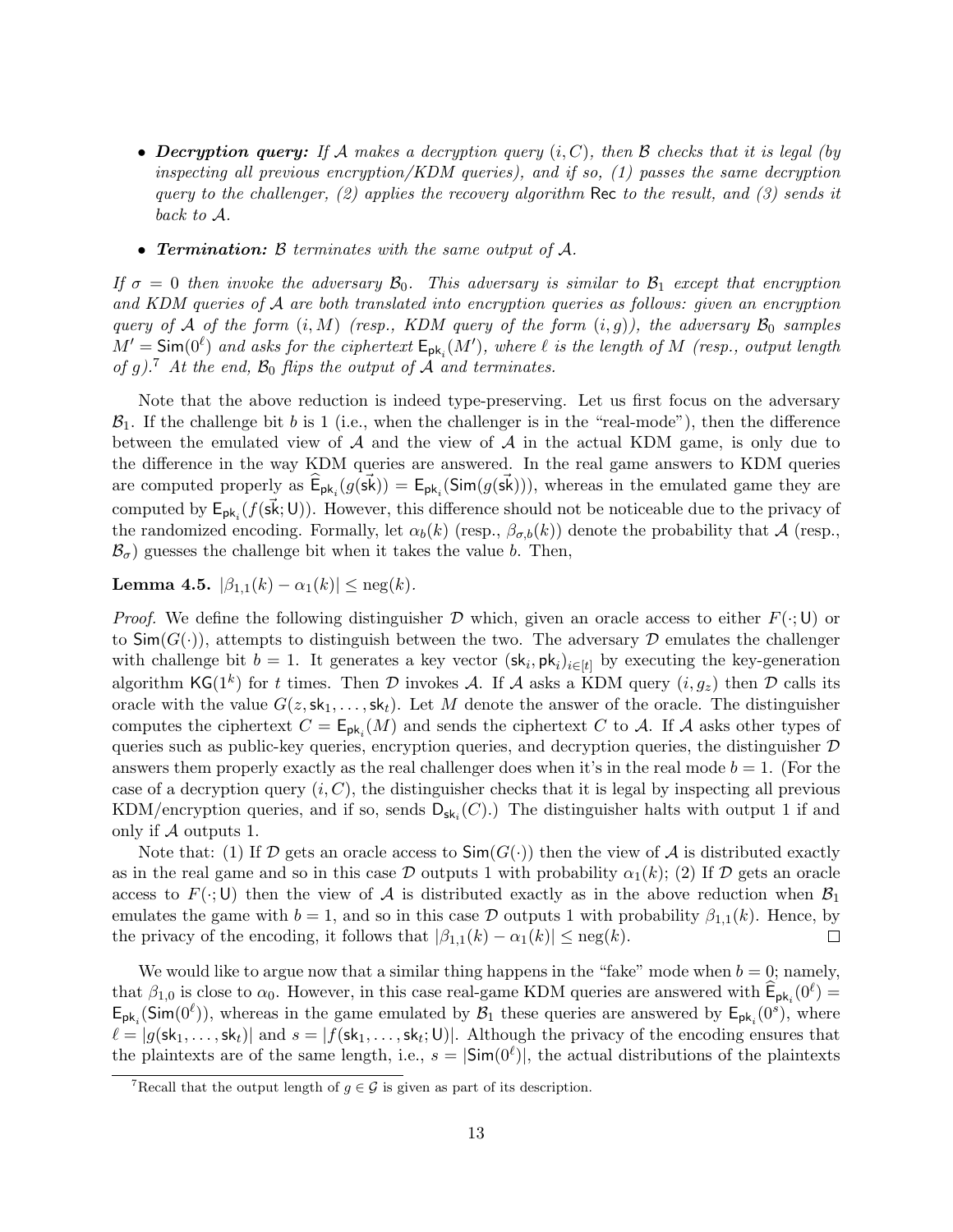may differ, and so it may be the case that the two views are distinguishable. For this reason we need the adversary  $\mathcal{B}_0$  which breaks the standard (non-KDM) security of  $\mathcal E$  whenever such a gap exists. Formally, we will show that the average success probability of  $B_1$  and  $B_0$  is roughly half the success probability of *A*. To this aim we prove the following

### **Lemma 4.6.**  $\beta_{0,1}(k) = \alpha_0(k)$  and  $\beta_{0,0}(k) + \beta_{1,0}(k) = 1$ .

*Proof.* First, we note that when the challenge bit  $b = 1$ , the view of *A* as emulated by  $B_0$  is identical to the view of *A* in the fake mode of the real game  $(b = 0)$ . Indeed, in both cases a KDM query  $(i, g)$ (resp., an encryption query  $(i, M)$ ) is answered with  $\widehat{\mathsf{E}}_{\mathsf{pk}_i}(0^{|\ell|}) = \mathsf{E}_{\mathsf{pk}_i}(\mathsf{Sim}(0^{\ell}))$  where  $\ell$  is the output length of *g* (resp.,  $\ell = |M|$ ). Hence,  $\beta_{0,1}$ , the probability that  $\mathcal{B}_0$  outputs 1 when the challenger is in the real mode, is exactly the probability that  $A$  outputs 0 in the real game when the challenger is in the fake mode. (Recall that  $\beta$  flips the output of  $\mathcal{A}$ ). The first equation follows.

To prove the second equality we first claim that when the challenge bit *b* is 0, the view of *A* when emulated by  $\mathcal{B}_0$  is identical to the view of *A* as emulated by  $\mathcal{B}_1$ . Indeed, the only difference is that in the first case KDM queries  $(i, g)$  are answered by  $E(0^{|Sim(g(\mathsf{sk}))|})$ , while in the second case the answer is  $E(0^{|f(\mathsf{sk};r)|})$ . The output lengths of *f* and  $\mathsf{Sim}(g(\cdot))$  are fixed (for any  $g \in \mathcal{G}$ ) and therefore should be equal (otherwise the privacy of the encoding is violated), and so the claim follows. The claim implies that  $\beta_{0,0}(k) + \beta_{1,0}(k) = 1$ , as  $\mathcal{B}_1$  outputs the outcome of *A*, and  $\mathcal{B}_0$  flips it.  $\Box$ 

By combining the two lemmas (4.5 and 4.6), it follows that the advantage  $\beta = (\beta_{1,1} + \beta_{1,0} + \beta_{1,0})$  $\beta_{0,0} + \beta_{0,1})/4 - \frac{1}{2}$  $\frac{1}{2}$  of *B* is at least  $\frac{1}{2}\alpha - \text{neg}(k)$  where  $\alpha = \frac{1}{2}$  $\frac{1}{2}(\alpha_1 + \alpha_0) - \frac{1}{2}$  $\frac{1}{2}$  is the advantage of A. Hence, we established the correctness of the reduction.

**Theorem 4.7.** *If A is an efficient adversary that breaks*  $\hat{\mathcal{E}}$  *wrt*  $\mathcal{G}$  *with advantage*  $\alpha(k)$ *, then the adversary*  $\mathcal{B}^{\mathcal{A}, \mathcal{E}}$  *breaks*  $\mathcal{E}$  *wrt*  $\mathcal{F}$  *with advantage*  $\beta(k) \ge \alpha(k)/2 - \text{neg}(k)$ *.* 

**Remark 4.8.** *Thm. 4.1 holds even if the encoding itself makes use of the underlying encryption* scheme  $\mathcal E$  as long as this usage is done in a fully black-box way (the same holds for any crypto*graphic primitive which can be based on E via a black-box reduction e.g., one-way function). More precisely, our results hold (i.e., lead to black-box KDM reduction/construction) as long as the security of the encoding reduces to the security of the underlying primitive (i.e., E) via a black-box reduction, and as long as the simulator and decoder can be implemented given a black-box access to the underlying primitive. Similarly, such a black box access can be given to the algorithm which maps fixed index/randomness pairs*  $(z, r)$  *to the index w of the function*  $g_{k,w} = G_{k,z,r}(x)$ *.* 

#### **4.2 Completeness of projections**

In [6] it is shown that Yao's garbled circuit technique allows to encode any efficiently computable function by a decomposable encoding in which every bit depends on at most a single bit of the deterministic input. By combining this fact with Thm. 4.1 we get the following:

**Proposition 4.9** (Completeness of projections). For every polynomials  $p(\cdot)$ ,  $t(\cdot)$  and  $\ell(\cdot)$ , there *exists a polynomial q*(*·*) *for which*

$$
\mathcal{C}_{k,\ell,p}^t \leq_{\sf KDM} \Pi_{k,q}^t,\qquad \qquad \mathcal{C}_{k,p}^t \leq_{\sf KDM} \Pi_k^t,\tag{1}
$$

*where*  $C_{k,\ell,p}^t$  *is the t-ary ensemble of p-bounded circuits of output length*  $\ell$ ,  $\Pi_{k,q}^t$  *is the t-ary ensem*ble of projections of output length q,  $\mathcal{C}_{k,p}^t = \bigcup_{a \in \mathbb{N}} \mathcal{C}_{k,k^a,p}^t$ , and  $\Pi_k^t = \bigcup_{a \in \mathbb{N}} \Pi_{k,k^a}^t$ . Moreover, the *reductions are type preserving.*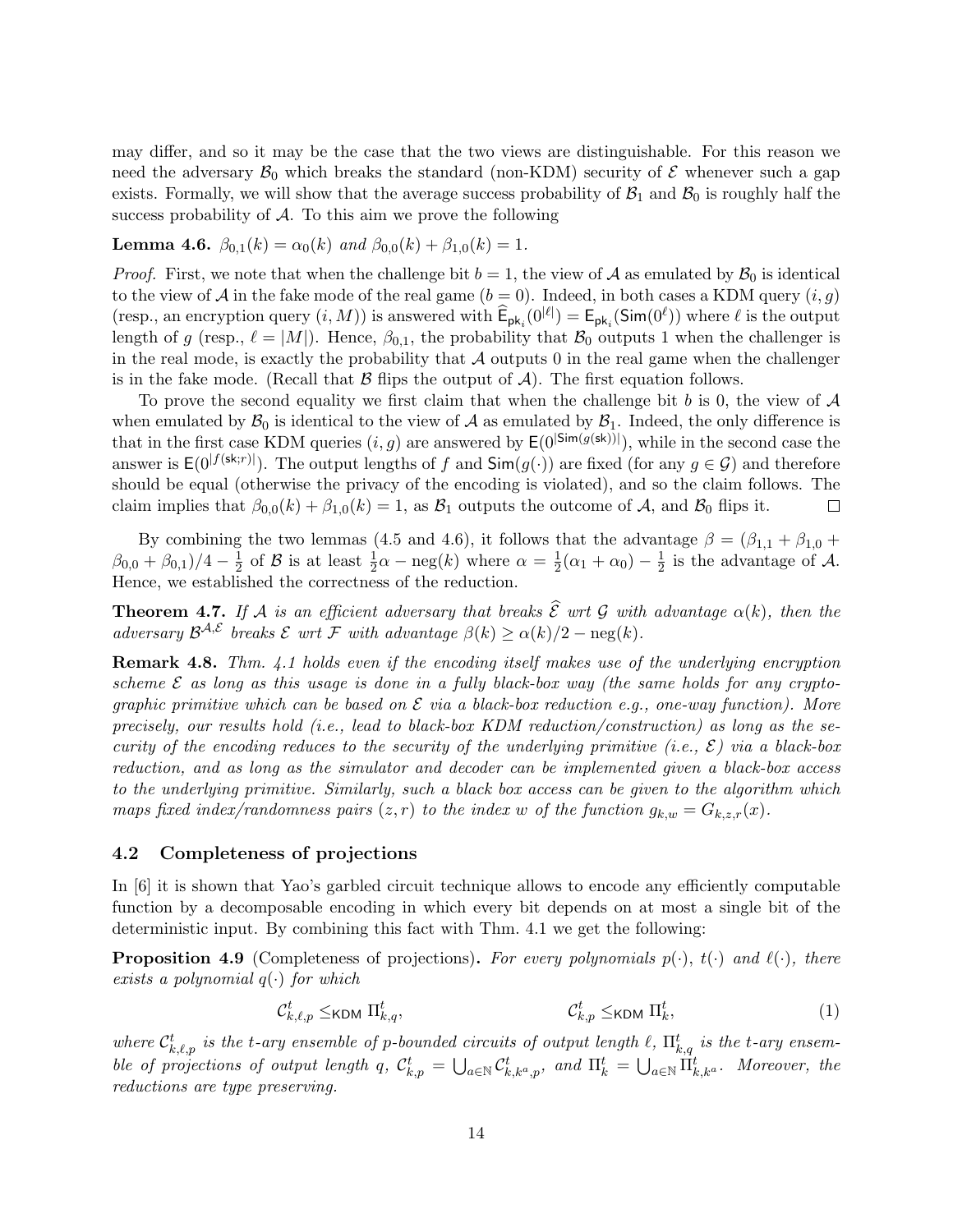Hence, one can upgrade KDM security from (almost) the weakest KDM function ensemble to the very powerful notion of *p*-length-dependent KDM security.

*Proof.* By [6] any efficiently computable circuit family  ${g_k(x)}$  of circuit complexity  $a(k)$  can be encoded by a uniform computationally-private perfectly-correct encoding  $\{\hat{g}_k(x; r)\}\$  with the following properties: (1) The simulator and decoder use a black-box access to a symmetric encryption (equivalently, to a one-way function); (2) For every fixed randomness  $r$ , the resulting function  $\hat{g}_{k,r}(x) = \hat{g}_k(x; r)$  is a projection function of output length  $a(k)^{1+\varepsilon}$ , where  $\varepsilon > 0$  is an arbitrary small constant. (3) The mapping from the circuit of  $g_k$  to the circuit of  $\hat{g}_{k,r}$  is efficiently computable given a black-box access to the symmetric encryption scheme.

Let  ${F_k}$  be the universal (and uniform) circuit family for the mapping  $(x, z) \mapsto y$  where  $x \in$  $(\{0,1\}^k)^t$ , the string z is a description of a circuit  $C_z: (\{0,1\}^k)^t \to \{0,1\}^{\ell(k)}$  of size  $p(k) + p(\ell(k)),$ and the string  $y \in \{0,1\}^{\ell(k)}$  is  $C_z(x)$ . By applying the encoding from [6] to  $\{F_k\}$  it follows that  $\mathcal{C}^t_{k,\ell,p}$  is encoded by  $\Pi^t_{k,q}$  where *q* is polynomial in the circuit size of  $F_k$ . The first part of the proposition now follows from Thm. 4.1.

The second part follows similarly, except that now we consider the (non-regular) function  ${G_{k,\ell}}$ which computes the same mapping of  $F_k$  but for circuits  $C_z$  whose output length  $\ell$  is given as an additional index, and not as a fixed polynomial in *k*. Again, by applying the encoding from [6] to  ${G_k}$  it follows that  $C_{k,p}^t$  is encoded by  $\Pi_k^t$ , and the claim follows from Thm. 4.1.  $\Box$ 

In the case of CPA KDM security, one can actually derive KDM-security with respect to projections of arbitrary output length (i.e.,  $\Pi_k^t$ ) from single-output projections  $\Pi_{k,1}^t$ .

**Lemma 4.10** (Completeness of single-output projections for CPA-KDM)**.** *For every polynomial t*(*·*)*, we have*  $\Pi_k^t \leq_{\text{KDM}} \Pi_{k,1}^t$ *, where the reduction holds for both* (sym, CPA) *and* (pub, CPA) *types.* 

*Proof.* The proof follows by simple concatenation: the new encryption/decryption algorithms encrypts/decrypts the message/ciphertext by applying the original encryption/decryption algorithm in a bit by bit manner. Hence, a KDM query in  $\Pi_{k,k^a}^t$  for the new scheme can be emulated by  $k^a$ KDM queries in  $\Pi_{k,1}^t$  for the original scheme.  $\Box$ 

As shown in [9], we can use the standard encrypt-then-MAC transformation to upgrade the security of a scheme that satisfies (sym*,* CPA)-KDM security into a scheme that satisfies (sym*,* CCA) security with respect to the same KDM class. A similar result was proven for the public-key setting by [15] via the Naor-Yung double-encryption paradigm (which relies on the existence of NIZK). Hence, by Proposition 4.9 and Lemma 4.10, we have:

**Corollary 4.11** (KDM Collapse). For every polynomials  $t$  and  $p$ , there exists a  $\Pi_{k,1}^t$ -KDM secure *scheme if and only if there exists a t-ary p-length-dependent KDM secure encryption scheme. This holds unconditionally for the KDM types* (sym*,* CPA)*,* (sym*,* CCA)*, and* (pub*,* CPA)*}, and it holds for* (pub*,* CCA) *assuming the existence of non-interactive zero-knowledge proof system for* **NP***.*

We remark that all the known constructions of affine-KDM secure encryption schemes [12, 5, 13] can be adapted to yield KDM security with respect to single-output projections (see Appendix A). Hence, we get *p*-length-dependent (pub*,* CPA)-KDM (resp., (sym*,* CCA)) based on the DDH, LWE, or QR assumptions (resp., LPN assumption), which can be boosted into (pub*,* CCA)*}*-KDM assuming the existence of NIZK for **NP**.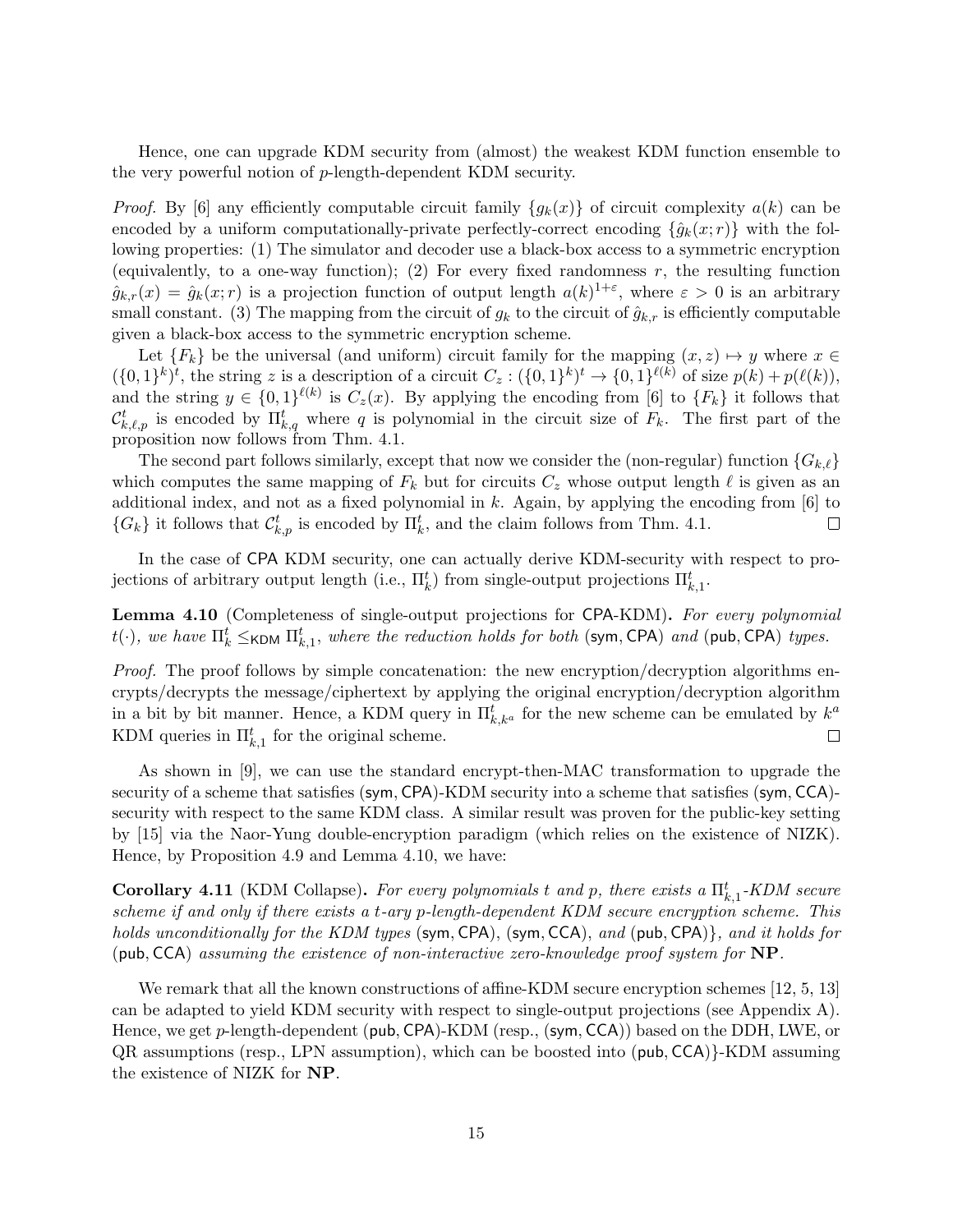# **5 On Full KDM Security**

In this section, we study the possibility of constructing a scheme which satisfies KDM security for the class of all functions. In [10] it was shown that such a scheme can be constructed based on the existence of cyclic-secure fully homomorphic encryption (FHE) [20]. We show that a similar assumption is inherently required for full KDM security which is also *simulatable*. For simplicity, we focus on the case of arity  $t = 1$  and single-query adversaries.

A public-key encryption scheme  $\mathcal{E} = (K\mathsf{G}, \mathsf{E}, \mathsf{D})$  is simulatable  $\mathcal{F}\text{-}\text{KDM}$  secure if there exists a  $p$ olynomial-time simulator  $S$  such that for every  $(\mathsf{sk}, \mathsf{pk}) \in \mathsf{KG}(1^k)$ , and every circuit family  $f_k \in \mathcal{F}_k$ of size poly(*k*), the ensemble  $S(\mathsf{pk}, f_k)$  is indistinguishable from  $\mathsf{E}_{\mathsf{pk}}(f_k(\mathsf{sk}))$ . (Note that this means that the distinguisher holds the secret-key sk.) The notions of *simulatable circular-security* and *simulatable full-KDM security* correspond to the two extreme cases where *F* contains only the identity function, and  $\mathcal F$  contains all functions.

An FHE allows to translate encryptions of a message *M* into an encryption of a related message  $h(M)$  for any polynomial-size circuit *h*. More formally, we say that  $\mathcal E$  is *fully homomorphic* if there exists an efficient algorithm Eval such that for every  $(\mathsf{sk}, \mathsf{pk}) \in \mathsf{KG}(1^k)$ , every circuit family  $\{h_k\}$  of size poly $(k)$ , and every sequence of messages  $M_k \in \{0,1\}^{\text{poly}(k)}$ , the ensemble Eval $(\text{pk}, h_k, \text{E}_{\text{pk}}(M_k))$ is computationally indistinguishable from the ensemble  $\mathsf{E}_{\mathsf{pk}}(h_k(M_k)).$ 

In [10], it was shown that if an encryption scheme is both simulatable circular-secure and fullyhomomorphic then it is also simulatable fully-KDM secure. We show that the other direction holds as well, and so the two notions are equivalent.

**Proposition 5.1.** *Any simulatable fully-KDM secure encryption scheme is also fully-homomorphic circular-secure.*

*Proof.* Given a simulatable fully-KDM secure encryption scheme (KG*,* E*,* D) with simulator *S*, we define Eval(pk, h, C) by invoking *S* on the pair (pk,  $f_{h,C}$ ) where  $f_{h,C}$  is the mapping  $sk \mapsto h(D_{sk}(C))$ . Note that the circuit size of  $f_{h,C}$  is polynomial in the circuit size of *h* (since D is efficient). Also, by definition, we have for every  $(\mathsf{sk}, \mathsf{pk}) \in \mathsf{KG}(1^k)$ , sequence  $\{M_k\}$  and sequence  $\{h_k\}$ ,

$$
\begin{array}{rcl}\n\text{Eval}(\text{pk}, h_k, \text{E}_{\text{pk}}(M_k)) & \equiv & S(\text{pk}, f_{h_k, \text{E}_{\text{pk}}(M_k)}) \\
&\stackrel{\text{c}}{=} & \text{E}_{\text{pk}}(h_k(\text{D}_{\text{sk}}(\text{E}_{\text{pk}}(M_k)))) \\
&\equiv & \text{E}_{\text{pk}}(h_k(M_k)),\n\end{array}
$$

where  $\equiv$  ( $\stackrel{c}{\equiv}$ ) denotes statistical (computational) indistinguishability.

Next, we show that if one removes the simultability requirement then any encryption scheme (KG*,* E*,* D) which provides KDM security with respect to a function which is slightly stronger than its decryption algorithm D, is actually fully-KDM secure. This is done by observing that Gentry's "bootstrapping technique" can be adapted to the KDM setting.

**Proposition 5.2.** *Let*  $T \in \{(\text{pub}, \text{CPA}), (\text{sym}, \text{CPA})\}$ *, and let*  $\mathcal{E} = (\text{KG}, \text{ E}, \text{ D})$  *be*  $T$ *-KDM secure encryption with respect to single-output projections and with respect to the function family*  $\mathcal{F}_k$  =  $\{f_{C_1,C_2}:\textsf{sk}\mapsto \text{NAND}(D_{\textsf{sk}}(C_1),D_{\textsf{sk}}(C_2))\},$  where  $C_1,C_2$  ranges over  $\{0,1\}^{p(k)}$  and  $p(k)$  is the length *of an encryption of one-bit message under secret-key of length k. Then, E is fully KDM secure of type T.*

 $\Box$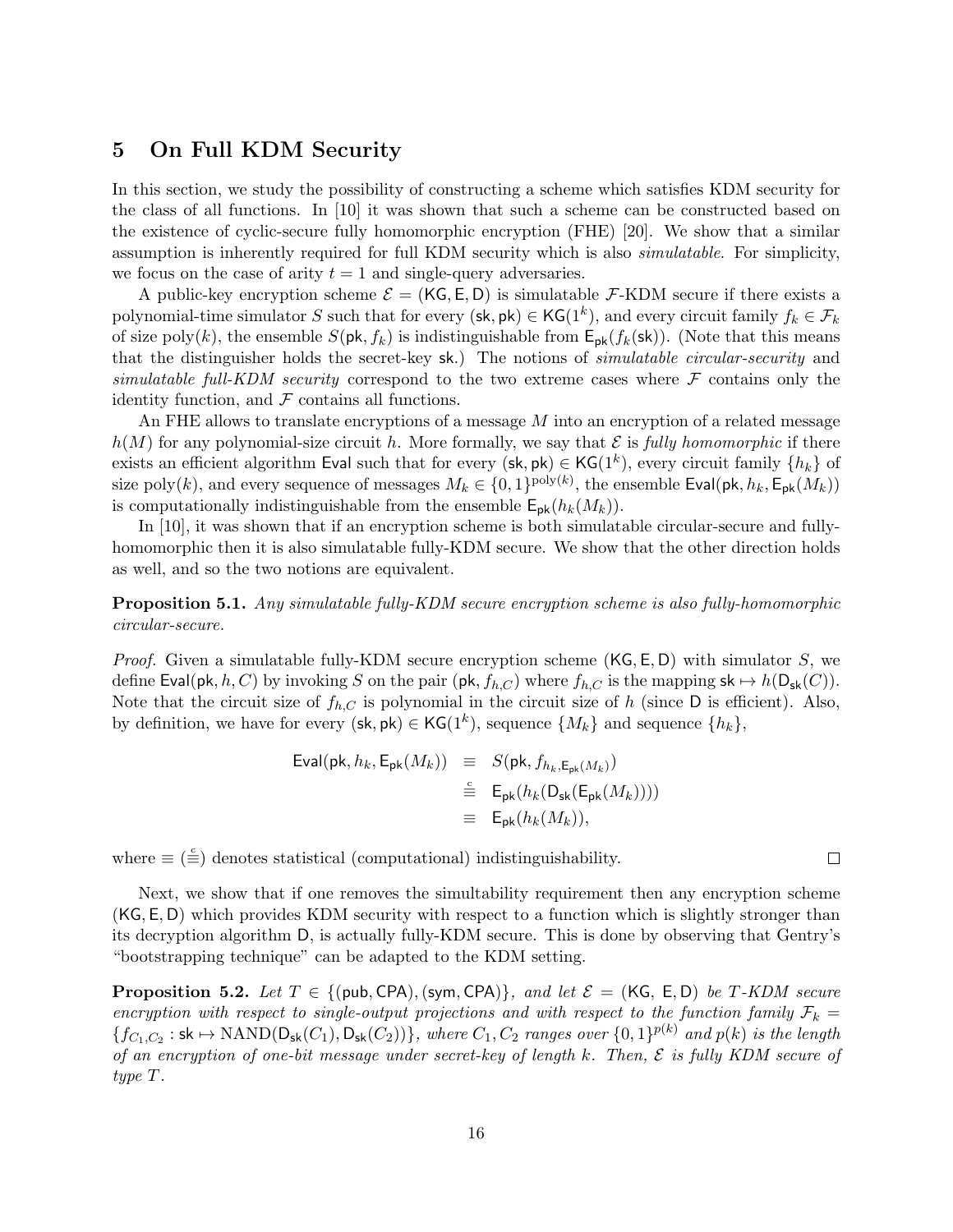*Sketch.* In the CPA setting it suffices to prove full KDM security with respect to all circuits of single output. We show how to convert an attacker which sends arbitrary KDM queries into one which uses only queries from  $\mathcal{F}_k$ . Let h be a circuit of size t, which is wlog composed of NAND gates, and let  $h_i$  denote the function computed by the *i*-th gate of  $h$ , where gates are ordered under some topological ordering. We translate a KDM query for *h* into *t* KDM calls to  $\mathcal{F}_k$  by traversing the circuit from bottom to top in a gate by gate manner preserving the following invariant: The *i*-th query will be answered by a ciphertext  $C_i$  such that, if the oracle is in the real mode  $C_i = \mathsf{E}_{\mathsf{pk}}(h_i(\mathsf{sk}))$ and if it is in the fake mode  $C_i = \mathsf{E}_{\mathsf{pk}}(0)$ . For an input gate, this can be achieved directly by making a single KDM query with a single-output projection. To do this for an internal gate *h<sup>ℓ</sup>* whose input wires are connected to  $h_i$  and  $h_j$  for some  $i, j < \ell$ , we use a KDM query to  $f_{C_i, C_j}$ .  $\Box$ 

**Acknowledgement.** We thank Iftach Haitner, Yuval Ishai, and the anonymous referees for their helpful comments.

# **References**

- [1] Abadi, M., Rogaway, P.: Reconciling two views of cryptography (the computational soundness of formal encryption). Journal of Cryptology 20(3), 395 (Jul 2007)
- [2] Acar, T., Belenkiy, M., Bellare, M., Cash, D.: Cryptographic agility and its relation to circular encryption. In: Advances in Cryptology – EUROCRYPT 2010. pp. 403–422 (2010)
- [3] Adão, P., Bana, G., Herzog, J., Scedrov, A.: Soundness and completeness of formal encryption: The cases of key cycles and partial information leakage. Journal of Computer Security 17(5), 737–797 (2009)
- [4] Applebaum, B.: Key-dependent message security: Generic amplification and completeness theorems. Cryptology ePrint Archive, Report 2010/513 (2010)
- [5] Applebaum, B., Cash, D., Peikert, C., Sahai, A.: Fast cryptographic primitives and circular-secure encryption based on hard learning problems. In: Advances in Cryptology – CRYPTO 2009. pp. 595–618 (2009)
- [6] Applebaum, B., Ishai, Y., Kushilevitz, E.: Computationally private randomizing polynomials and their applications. Journal of Computional Complexity 15(2), 115–162 (2006)
- [7] Applebaum, B., Ishai, Y., Kushilevitz, E.: Cryptography in NC<sup>0</sup>. SIAM Journal on Computing 36(4), 845–888 (2006)
- [8] Backes, M., Dürmuth, M., Unruh, D.: OAEP is secure under key-dependent messages. In: Advances in Cryptology – ASIACRYPT 2008. pp. 506–523 (2008)
- [BG99] Amos Beimel and Anna G´al. On arithmetic branching programs. *Journal of Computer and System Sciences*, 59(2):195–220, 1999.
- [9] Backes, M., Pfitzmann, B., Scedrov, A.: Key-dependent message security under active attacks - BRSIM/UC-soundness of symbolic encryption with key cycles. In: Proceedings of 20th IEEE Computer Security Foundation Symposium (CSF)(2007)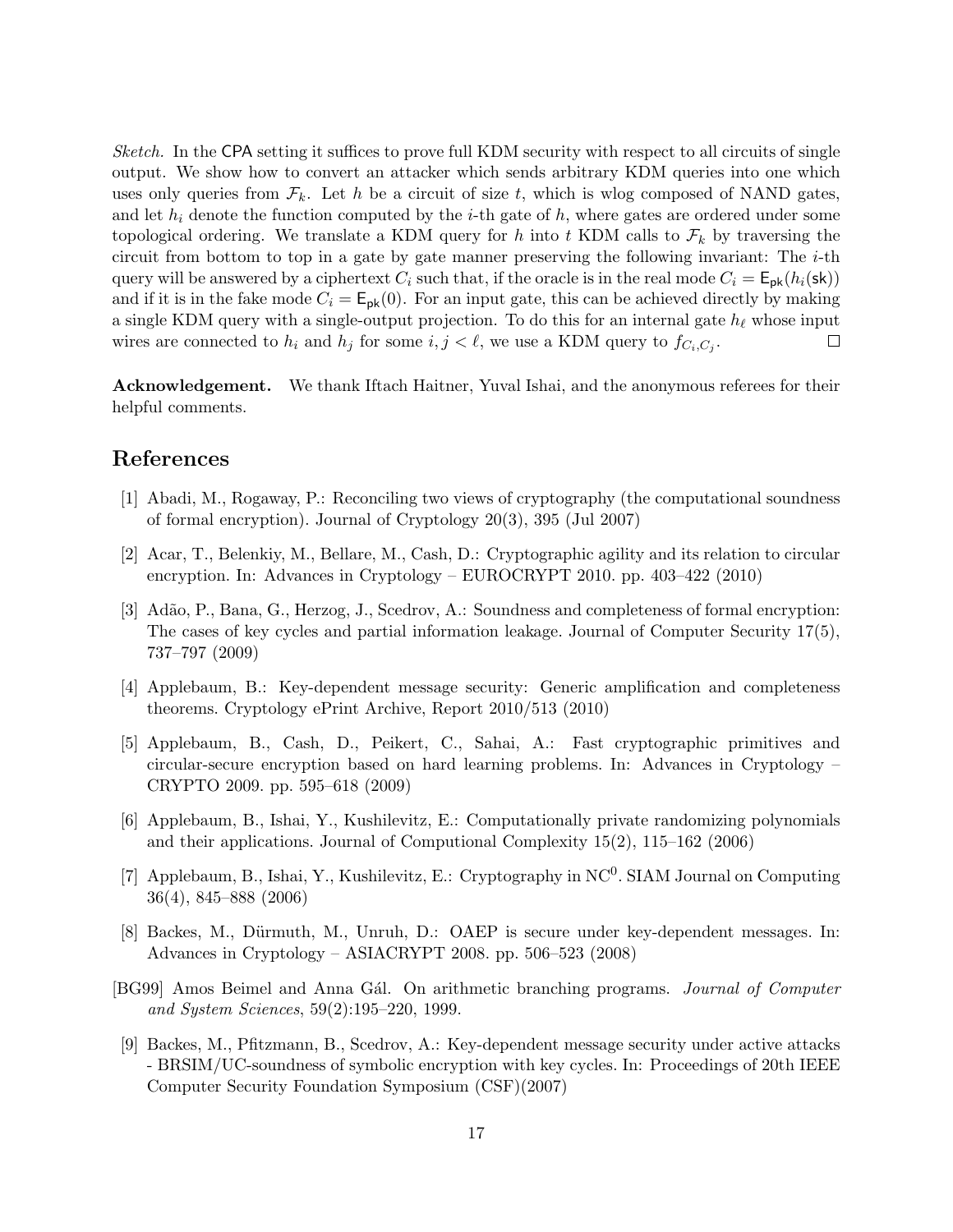- [10] Barak, B., Haitner, I., Hofheinz, D., Ishai, Y.: Bounded key-dependent message security. In: Advances in Cryptology – EUROCRYPT 2010. pp. 423–444 (2010)
- [11] Black, J., Rogaway, P., Shrimpton, T.: Encryption-scheme security in the presence of keydependent messages. In: SAC 2002: 9th Annual International Workshop on Selected Areas in Cryptography. pp. 62–75 (2002)
- [12] Boneh, D., Halevi, S., Hamburg, M., Ostrovsky, R.: Circular-secure encryption from decision Diffie-Hellman. In: Advances in Cryptology – CRYPTO 2008. pp. 108–125 (2008)
- [13] Brakerski, Z., Goldwasser, S.: Circular and leakage resilient public-key encryption under subgroup indistinguishability (or: Quadratic residuosity strikes back). In: Advances in Cryptology – CRYPTO 2010. pp. 1–20 (2010)
- [14] Brakerski, Z., Goldwasser, S., Kalai, Y.: Circular-secure encryption beyond affine functions. In: TCC 2011: 8th Theory of Cryptography Conference(2011)
- [15] Camenisch, J., Chandran, N., Shoup, V.: A public key encryption scheme secure against key dependent chosen plaintext and adaptive chosen ciphertext attacks. In: Advances in Cryptology – EUROCRYPT 2009. pp. 351–368 (2009)
- [CFIK03] Ronald Cramer, Serge Fehr, Yuval Ishai, and Eyal Kushilevitz. Efficient multi-party computation over rings. In *Advances in Cryptology – EUROCRYPT 2003*, pages 596–613, 2003.
- [16] Camenisch, J., Lysyanskaya, A.: An efficient system for non-transferable anonymous credentials with optional anonymity revocation. In: Advances in Cryptology – EUROCRYPT 2001. pp. 93–118 (2001)
- [17] van Dijk, M., Gentry, C., Halevi, S., Vaikuntanathan, V.: Fully homomorphic encryption over the integers. In: Advances in Cryptology – EUROCRYPT 2010. pp. 24–43 (2010)
- [18] Dolev, D., Dwork, C., Naor, M.: Non-malleable cryptography (extended abstract). In: 23rd Annual ACM Symposium on Theory of Computing (STOC). pp. 542–552 (1991)
- [19] Even, S., Goldreich, O., Lempel, A.: A randomized protocol for signing contracts. Communications of the Association for Computing Machinery 28 (1985)
- [20] Gentry, C.: Fully homomorphic encryption using ideal lattices. In: 41st Annual ACM Symposium on Theory of Computing (STOC). pp. 169–178 (2009)
- [21] Gertner, Y., Kannan, S., Malkin, T., Reingold, O., Viswanathan, M.: The relationship between public key encryption and oblivious transfer. In: 41st Annual Symposium on Foundations of Computer Science (FOCS)(2000)
- [22] Goldreich, O.: Foundations of Cryptography: Basic Tools. Cambridge University Press (2001)
- [23] Goldreich, O.: Foundations of Cryptography: Basic Applications. Cambridge University Press (2004)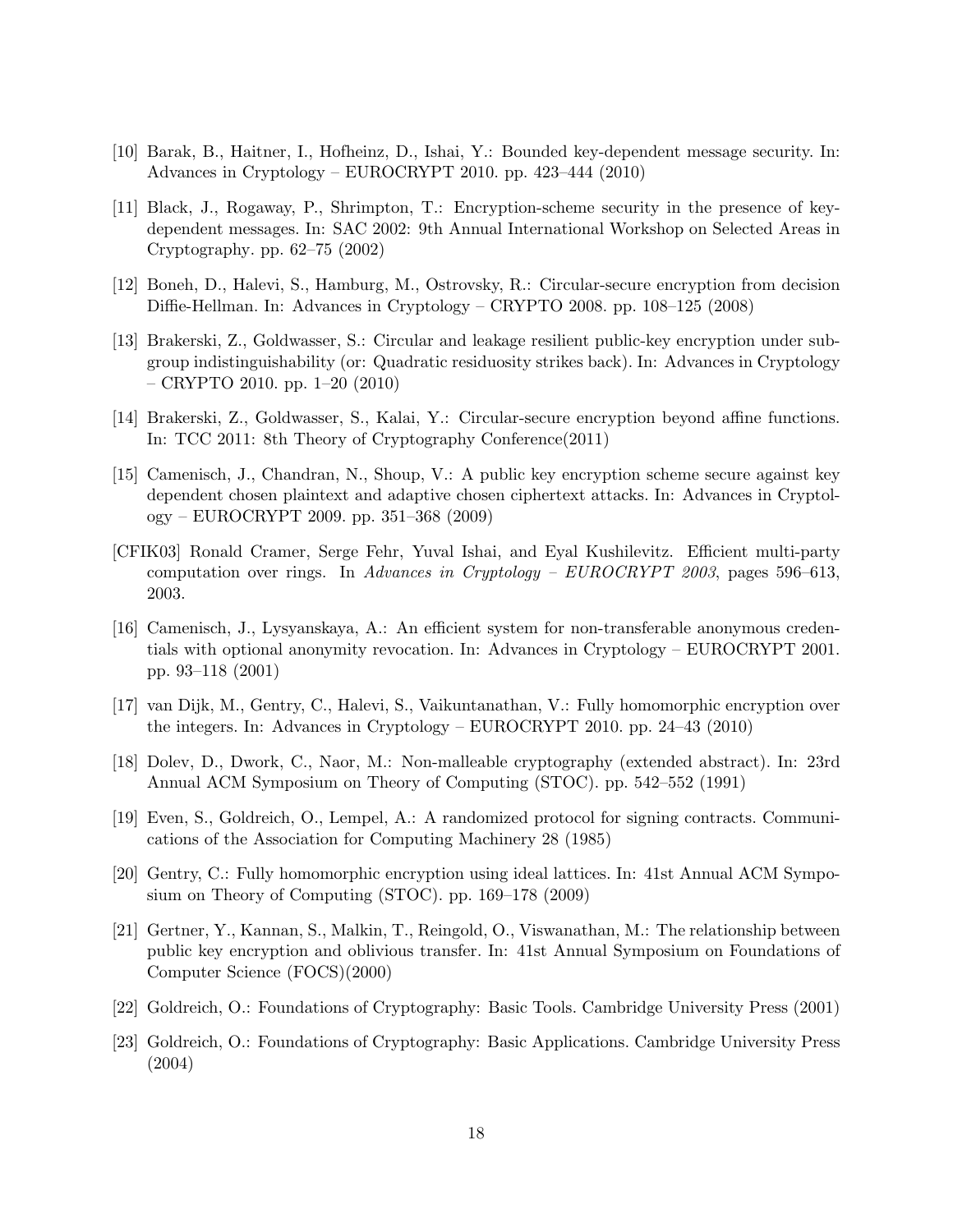- [24] Goldwasser, S., Micali, S.: Probabilistic encryption. Journal of Computer and System Sciences 28(2), 270–299 (1984)
- [25] Haitner, I., Holenstein, T.: On the (im)possibility of key dependent encryption. In: TCC 2009: 6th Theory of Cryptography Conference. pp. 202–219 (2009)
- [26] Halevi, S., Krawczyk, H.: Security under key-dependent inputs. In: ACM CCS 07: 14th Conference on Computer and Communications Security. pp. 466–475 (2007)
- [27] Hofheinz, D., Unruh, D.: Towards key-dependent message security in the standard model. In: Advances in Cryptology – EUROCRYPT 2008. pp. 108–126 (2008)
- [28] Impagliazzo, R., Rudich, S.: Limits on the provable consequences of one-way permutations. In: Advances in Cryptology – CRYPTO'88. pp. 8–26 (1988)
- [29] Ishai, Y., Kushilevitz, E.: Randomizing polynomials: A new representation with applications to round-efficient secure computation. In: 41st Annual Symposium on Foundations of Computer Science (FOCS). pp. 294–304 (2000)
- [30] Ishai, Y., Kushilevitz, E.: Perfect constant-round secure computation via perfect randomizing polynomials. In: ICALP 2002: 29th International Colloquium on Automata, Languages and Programming. pp. 244–256 (2002)
- [31] Naor, M., Yung, M.: Public-key cryptosystems provably secure against chosen ciphertext attacks. In: 22nd Annual ACM Symposium on Theory of Computing (STOC). pp. 427–437 (1990)
- [32] Rabin, M.: Digitalized signatures and public key functions as intractable as factoring. Tech. Rep. 212, LCS, MIT (1979)
- [33] Rackoff, C., Simon, D.R.: Non-interactive zero-knowledge proof of knowledge and chosen ciphertext attack. In: Advances in Cryptology – CRYPTO'91. pp. 433–444 (1991)
- [34] Yao, A.C.: How to generate and exchange secrets. In: 27th Annual Symposium on Foundations of Computer Science (FOCS). pp. 162–167 (1986)

# **A From affine functions to projections**

Converting affine-security to security under single-output projections is immediate if the affine functions are defined over the binary field  $\mathbb{F}_2$  (as in the LPN based scheme of [15]), but can also be established in more general cases, which capture all known schemes, as follows.

Suppose that we have KDM security for affine functions over a ring *R* (which may, in general, be a ring family whose size depends on the security parameter). Namely, the scheme encrypts ring elements, the secret-key consists of *n* ring elements  $sk = (sk_i)_{i \in [n]}$ , and KDM security holds with respect to affine functions:  $f_{a,b}$ :  $\mathsf{sk} \mapsto (\sum_i a_i \cdot \mathsf{sk}_i) + b$ . Let  $\langle \mathsf{sk} \rangle = (\langle \mathsf{sk} \rangle_1, \dots, \langle \mathsf{sk} \rangle_k)$  denote the representation of the secret key sk as a *k*-bit string. We will show that affine functions can encode projections and thus, by Thm. 4.1, get a new scheme with KDM security for projections. This is possible as long as the bit representation is "meaningful" in terms of the group *R*. Formally, we distinguish between the following two cases.